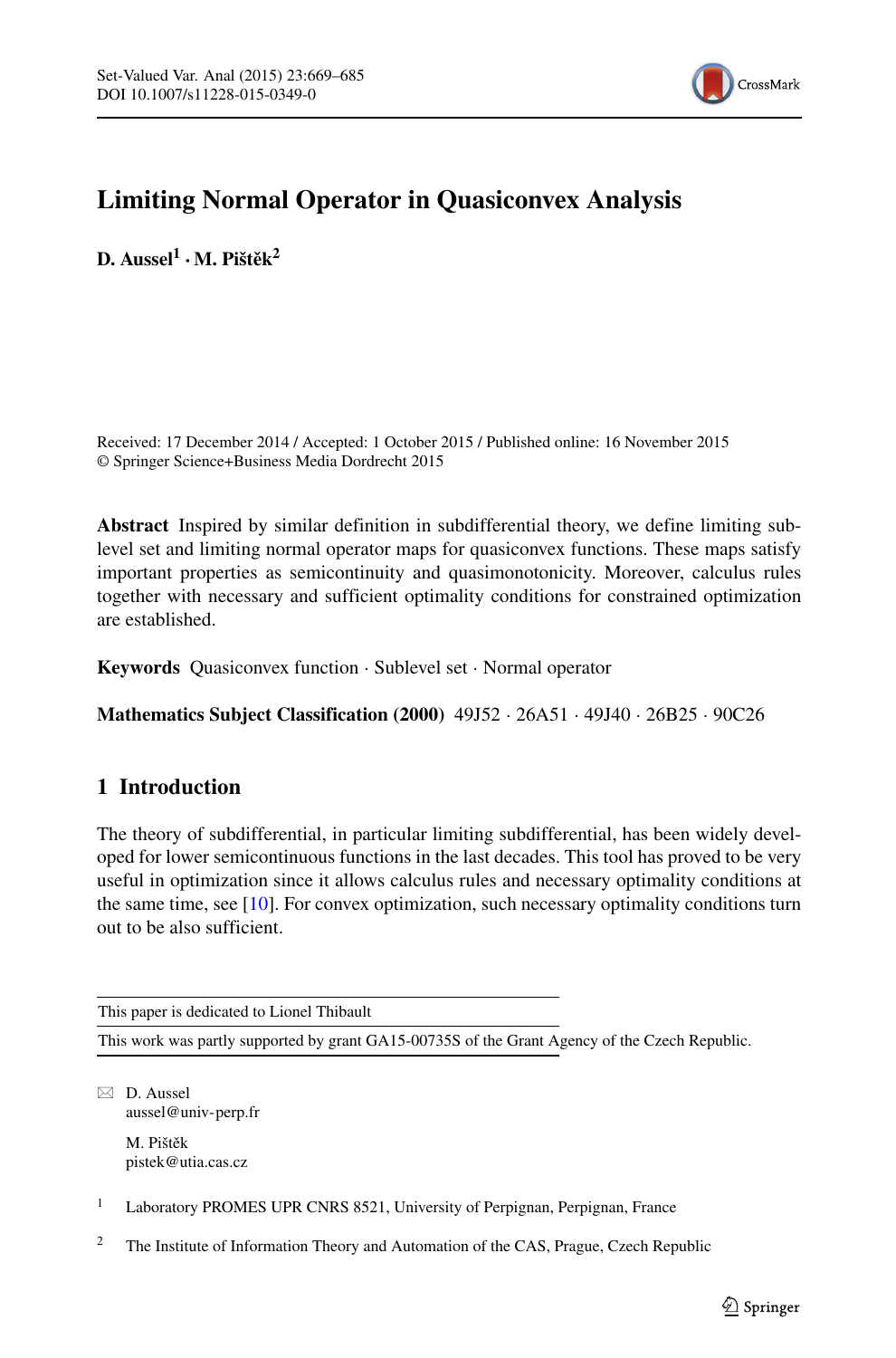In this paper, however, we focus on the class of quasiconvex functions being important in many applications, e.g., mathematical economics. For this class the subdifferential does not provide sufficient optimality conditions, not even in the local sense. Some work has already been done to find a proper first order tool for quasiconvex analysis benefiting from convexity of the sublevel sets of quasiconvex functions. The basic idea is to deal with the normal cone to convex-valued sublevel set map instead of the normal cone to epigraph of the function in question. Such approach was pioneered in [\[6\]](#page-16-1) where the notions of normal operator and strict normal operator were first introduced. The first operator is upper semicontinuous and the other quasimonotone, however, none of them fulfills both these important properties together. On that account, a unifying approach based on adjusted normal operator was introduced in [\[4\]](#page-16-2). It is upper semicontinuous and quasimonotone at the same time. Moreover, as the strict normal operator, it is capable of full characterization of the optimality conditions for quasiconvex optimization. However, it is hard to find proper calculus rules for adjusted normal operator owing to its non-local nature and this reduces its applicability. Finally let us quote also the concept of quasiconvex subdifferential defined as a mixture of subdifferential and normal operator in [\[8\]](#page-16-3), where also several calculus rules for particular cases were derived.

Our aim in this paper is to adapt the normal operator in such a way that all the above quoted properties are satisfied and, at the same time, some calculus rules are provided for the class of lower semicontinuous quasiconvex functions. To this end, we introduce a notion of *limiting sublevel set*, and consequently *limiting normal operator* as its point-wise polar. We show that such normal operator is outer semicontinuous and quasimonotone at the same time. We employ the concept of outer semicontinuity instead of upper semicontinuity as it fits better the case of unbounded cone-valued maps [\[11\]](#page-16-4). Then we establish calculus rules for the two main operations being stable for the class of quasiconvex functions. Namely for the composition of a quasiconvex and a non-decreasing function, and the computation of maximum of finite family of quasiconvex functions. Moreover necessary and sufficient optimality conditions (local and global) are provided following recent works [\[4,](#page-16-2) [9\]](#page-16-5). We also establish a clear relationship between limiting normal operator and limiting subdifferential.

The organization of this paper is as follows. Section [2](#page-1-0) contains notation, introduction and several preliminary results. Section [3](#page-3-0) is the core of the paper. The concepts of limiting sublevel set and limiting normal operator maps are developed there, together with respective semicontinuity and optimality conditions. In Section [4,](#page-10-0) calculus rules are presented, and finally we established relationship between limiting normal operator and limiting subdifferential in Section [5.](#page-12-0)

## <span id="page-1-0"></span>**2 Preliminaries**

Let us first introduce the basic elements of modern variational analysis. For simplicity, we deal only with finite-dimensional case and finite valued functions.

The following notation will be used. Given a set  $C \subset \mathbb{R}^m$ , the *conic hull* is denoted as  $cone(C) \equiv \bigcup_{\lambda \geq 0} \lambda C$ , then set *C* is called a *cone* if  $C = cone(C)$ . The *convex hull* of set *C* is denoted by conv $(C)$ . Next, for sets  $A, B \subset \mathbb{R}^m$  we define  $A + B \equiv \{a + b : a \in A, b \in B\}$ , and for any point *x* ∈  $\mathbb{R}^m$  symbol dist(*A*, *x*) ∈  $\mathbb{R}$  stands for inf{ $\|a - x\|$  : *a* ∈ *A*}. Finally the *(negative) polar cone*  $C^{\circ}$  of set  $C \subset \mathbb{R}^m$  is

$$
C^{\circ} \equiv \{ y \in \mathbb{R}^m : \langle y, x \rangle \leq 0, \forall x \in C \}.
$$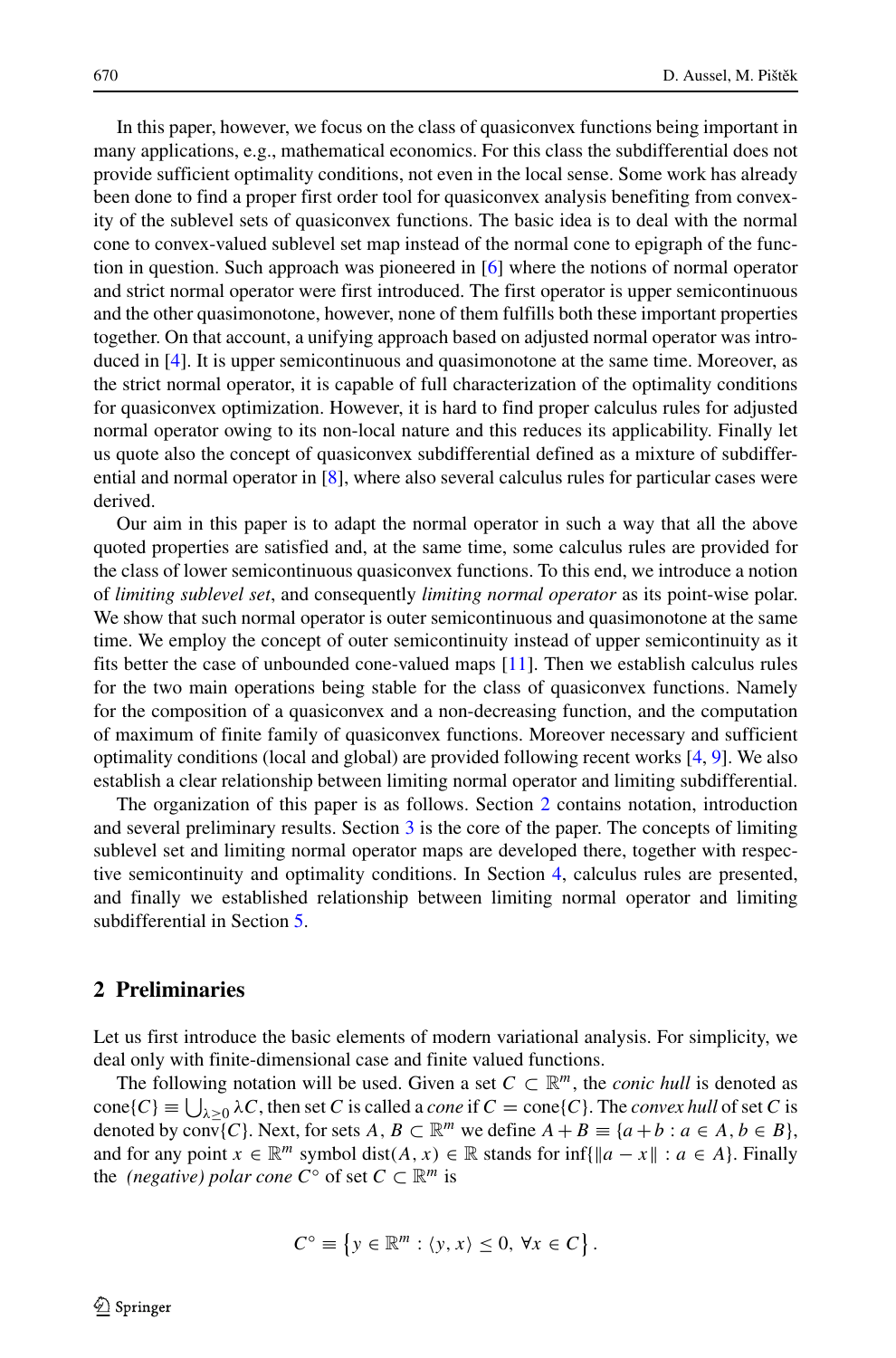It is a convex closed cone. For any nonempty subset  $C \subset \mathbb{R}^m$ , it holds

<span id="page-2-1"></span>
$$
C^{\circ\circ} \equiv \left(C^{\circ}\right)^{\circ} = \overline{\text{conv}}\{\text{cone}\{C\}\}\tag{1}
$$

according to bipolar theorem. Thus, for a closed convex cone  $K \subset \mathbb{R}^m$  we have  $K^{\circ\circ} = K$ . Now, for a set-valued map  $M : \mathbb{R}^m \Rightarrow \mathbb{R}^n$  we define *outer limit* and *inner limit* of M at a point  $\bar{x} \in \mathbb{R}^m$  as

$$
\limsup_{x \to \bar{x}} M(x) \equiv \left\{ y \in \mathbb{R}^n : \exists x_k \to \bar{x}, \exists y_k \in M(x_k), y_k \to y \right\}
$$

and

$$
\liminf_{x\to \bar{x}} M(x) \equiv \left\{ y \in \mathbb{R}^n : \forall x_k \to \bar{x}, \exists y_k \in M(x_k), y_k \to y \right\},\
$$

respectively. Let us observe that if *M* is cone-valued then  $\limsup_{x\to \bar{x}} M(x)$  and Liminf<sub>*x*→ $\bar{x}$ </sub> *M*(*x*) are cones.

A set-valued map  $M : \mathbb{R}^m \rightrightarrows \mathbb{R}^n$  is said to be:

- *outer semicontinuous* at  $\bar{x} \in \mathbb{R}^m$  if  $\text{Limsup}_{x \to \bar{x}} M(x) \subset M(\bar{x});$
- *inner semicontinuous* at  $\bar{x} \in \mathbb{R}^m$  if  $\text{Limin}f_{x \to \bar{x}} M(x) \supset M(\bar{x})$ .

Note that *M* is outer semicontinuous at  $\bar{x}$  if and only if Limsup<sub>*x*→ $\bar{y}$ </sub>  $M(x) = M(\bar{x})$  while, when *M* is closed-valued, it is inner semicontinuous at  $\bar{x}$  if and only if Liminf<sub>*x*→ $\bar{x}$ </sub>  $M(x)$  =  $M(\bar{x})$ . Note that actually the outer semicontinuity of a set-valued map corresponds to the fact that its graph is closed, and that the inner semicontinuity is often referred to as lower semicontinuity; for more details see [\[11,](#page-16-4) Theorem 5.7].

Let us finally recall classical definitions of tangent and normal cone to a subset at a given point: for any closed subset  $C \subset \mathbb{R}^m$  and  $\bar{x} \in C$  the *tangent cone*  $T_C(\bar{x})$  to  $C$  at point  $\bar{x}$  is

$$
T_C(\bar{x}) \equiv \limsup_{\lambda \searrow 0} \frac{C - \bar{x}}{\lambda},\tag{2}
$$

and the *limiting normal cone*  $N_C(\bar{x})$  to C at  $\bar{x}$  is given by

$$
N_C(\bar{x}) \equiv \limsup_{x \to \bar{x}} T_C(x)^\circ \tag{3}
$$

where  $x \to \bar{x}$  means  $x \to \bar{x}$  with  $x \in C$ . Note that whenever *C* is a closed subset then the map  $x \mapsto N_C(x)$  is outer semicontinuous on C. In order to work with nonsmooth functions  $f: \mathbb{R}^m \to \mathbb{R}$ , one of the most popular approaches is to define the so-called *limiting subdifferential*  $\partial f(x)$  of  $f$  at  $x \in \mathbb{R}^m$  as follows  $\partial f(x) \equiv \{v \in \mathbb{R}^m : (v, -1) \in N_{\text{epi}}(x, f(x))\}.$ If moreover the considered function is not Lipschitz at *x* then it is convenient to define the *singular subdifferential*  $\partial^{\infty} f(x) \equiv \{v \in \mathbb{R}^m : (v, 0) \in N_{\text{enif}}(x, f(x))\}$ . Calculus and properties of these subdifferentials are widely developed in [\[10\]](#page-16-0). Finally, let us observe that for any  $x \in \mathbb{R}^m$  and any lower semicontinuous  $f : \mathbb{R}^m \to \mathbb{R}$ , it holds

<span id="page-2-2"></span>
$$
\text{cone}\{\partial f(x)\} \cup \partial^{\infty} f(x) = \text{Proj}_{\mathbb{R}^m} \left( N_{\text{epi}f}(x, f(x)) \right),\tag{4}
$$

where Proj<sub>R*m*</sub> is a canonical projection onto  $\mathbb{R}^m$ , see [\[11,](#page-16-4) Theorem 8.9].

Let us recall from [\[1,](#page-16-6) Theorem 1.1.8] the following interesting relationship between polarity and semicontinuity of set-valued maps.

**Proposition 1** [\[1,](#page-16-6) Theorem 1.1.8] *For all set-valued maps*  $M : \mathbb{R}^m \rightrightarrows \mathbb{R}^n$  *and all*  $\bar{x} \in \mathbb{R}^m$ *one has*

<span id="page-2-0"></span>
$$
\liminf_{x \to \bar{x}} M(x) \subset \left( \limsup_{x \to \bar{x}} M(x)^{\circ} \right)^{\circ}.
$$
 (5)

 $\textcircled{2}$  Springer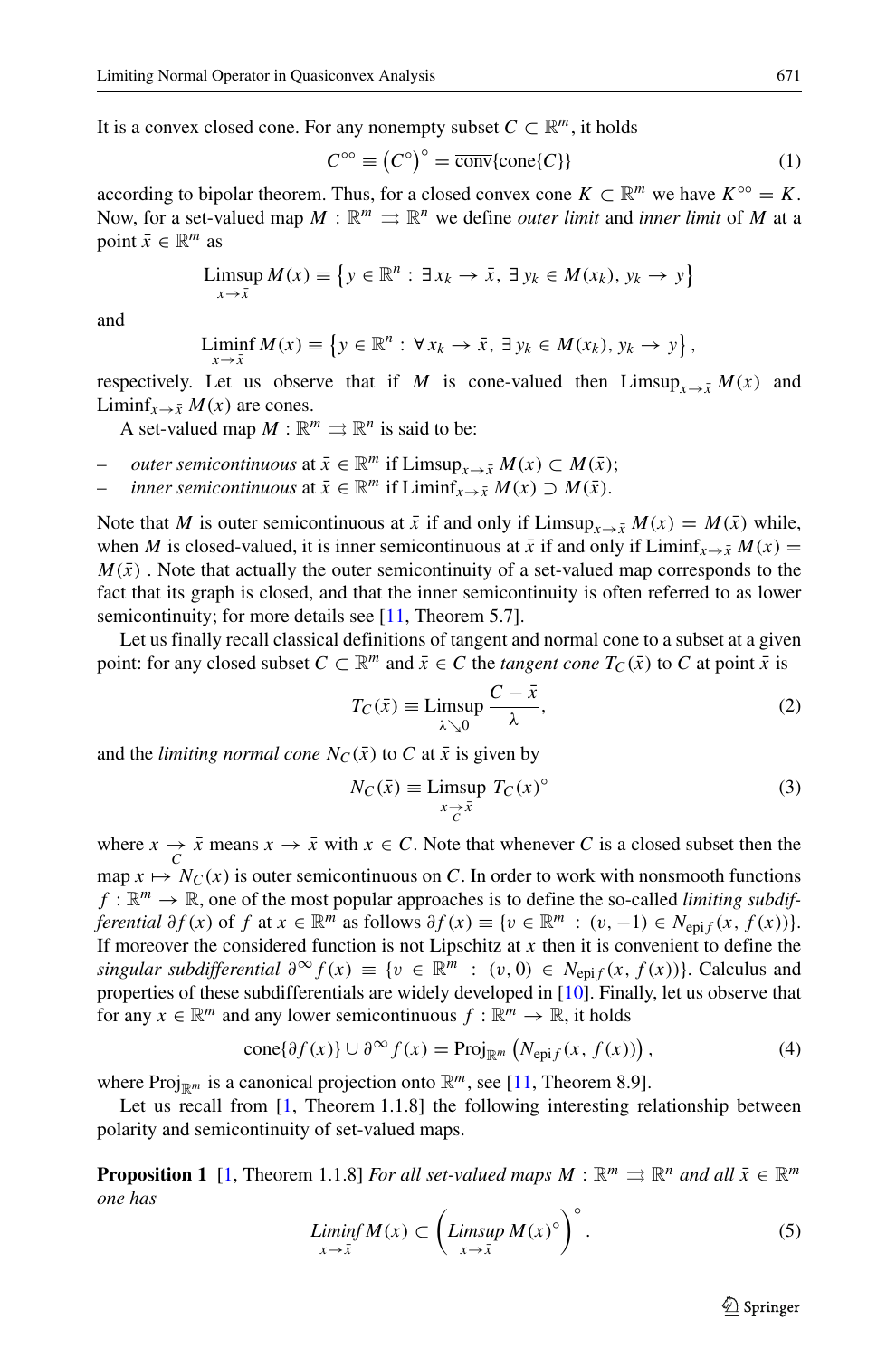Note that we do not assume closed-valuedness of the set-valued map *M* as only finitedimensional case is considered, for details see [\[11,](#page-16-4) Proposition 4.4].

**Corollary 1** *If*  $M : \mathbb{R}^m \rightrightarrows \mathbb{R}^n$  *is inner semicontinuous at*  $\bar{x}$  *then the polar map*  $x \mapsto M(x)^\circ$ *is outer semicontinuous at*  $\bar{x}$ *.* 

*Proof* From the inner semicontinuity of *M* we have  $M(\bar{x}) \subset$  Liminf<sub>*x*→ $\bar{x}$ </sub>  $M(x)$ . By applying polarity to both sides of  $(5)$  and using bipolar relation  $(1)$  it holds

$$
\begin{aligned} \text{Limsup}_{x \to \bar{x}} \, & M(x)^\circ \supset M(\bar{x})^\circ \supset \left( \text{Limsup}_{x \to \bar{x}} \, M(x)^\circ \right)^{\circ \circ} \\ &= \overline{\text{conv}} \{ \text{cone} \{ \text{Limsup}_{x \to \bar{x}} \, M(x)^\circ \} \} \\ &= \overline{\text{conv}} \{ \text{Limsup}_{x \to \bar{x}} \, M(x)^\circ \} \supset \text{Limsup}_{x \to \bar{x}} \, M(x)^\circ. \end{aligned}
$$

Thus all inclusions are equalities and so  $M^{\circ}$  is outer semicontinuous at  $\bar{x}$ .

 $\Box$ 

## <span id="page-3-0"></span>**3 Limiting Approach to Quasiconvex Analysis**

#### **3.1 Classical Sublevel Approaches**

As observed in [\[4](#page-16-2)[–6\]](#page-16-1), the derivative and the subdifferential map (in any sense of nonsmooth analysis) does not take into account that a function is quasiconvex. Let us recall that a function  $f: \mathbb{R}^m \to \mathbb{R}$  is said to be quasiconvex if for any  $x \in \mathbb{R}^m$  the sublevel set  $S_f(x)$ defined by

$$
S_f(x) \equiv \{ y \in \mathbb{R}^n : f(y) \le f(x) \}
$$

is a convex subset of R*m*. The subdifferentials, being based on the epigraph of the function, do not take advantage of this convexity of the sublevel sets. On the contrary, the recent developement of quasiconvex analysis, see e.g. [\[2,](#page-16-7) [7,](#page-16-8) [9\]](#page-16-5), is focused on the *sublevel set map* and its associated *normal operator*. The present work follows this line. The *normal operator* of a function *f* is a set-valued map  $N_f : \mathbb{R}^m \implies \mathbb{R}^m$  defined as the point-wise polar to the (shifted) sublevel set of *f* , that is

$$
N_f(x) \equiv \left(S_f(x) - x\right)^\circ.
$$

It is well known that the gradient map of a differentiable quasiconvex function is quasimonotone [\[12,](#page-16-9) Proposition 4.12]. This quasimonotonicity property also holds true for the normal operator  $N_f$  of a lower semicontinuous function [\[2,](#page-16-7) Proposition 5.10]. Let us recall that a map  $M : \mathbb{R}^m \rightrightarrows \mathbb{R}^m$  is *quasimonotone* if implication

$$
\langle x^\star, y - x \rangle > 0 \Rightarrow \langle y^\star, y - x \rangle \ge 0
$$
  
\n $\in M(x) \quad y^\star \in M(y)$ 

holds for all  $x, y \in \mathbb{R}^m$ ,  $x^* \in M(x)$ ,  $y^* \in M(y)$ .

Next, we observe that the set-valued map  $S_f$  is closed-valued providing that  $f$  is lower semicontinuous on R*m*. Another "sublevel set map" is the so-called *strict sublevel set map*  $S_f^{\lt}$  defined as follows

$$
S_f^<(x) \equiv \{ y \in \mathbb{R}^m : f(y) < f(x) \}.
$$

In this paper we will intensively use its closed-valued variant defined at all  $x \in \mathbb{R}^m$  as  $\bar{S}_f^<(x) \equiv \bar{S}_f^<(x)$ . Note that quasiconvexity of a function *f* is characterized by convexvaluedness of the map  $S_f(\cdot)$  (or the map  $\overline{S}_f^{\lt}(\cdot)$ ). But in opposite to  $S_f$ , the closed strict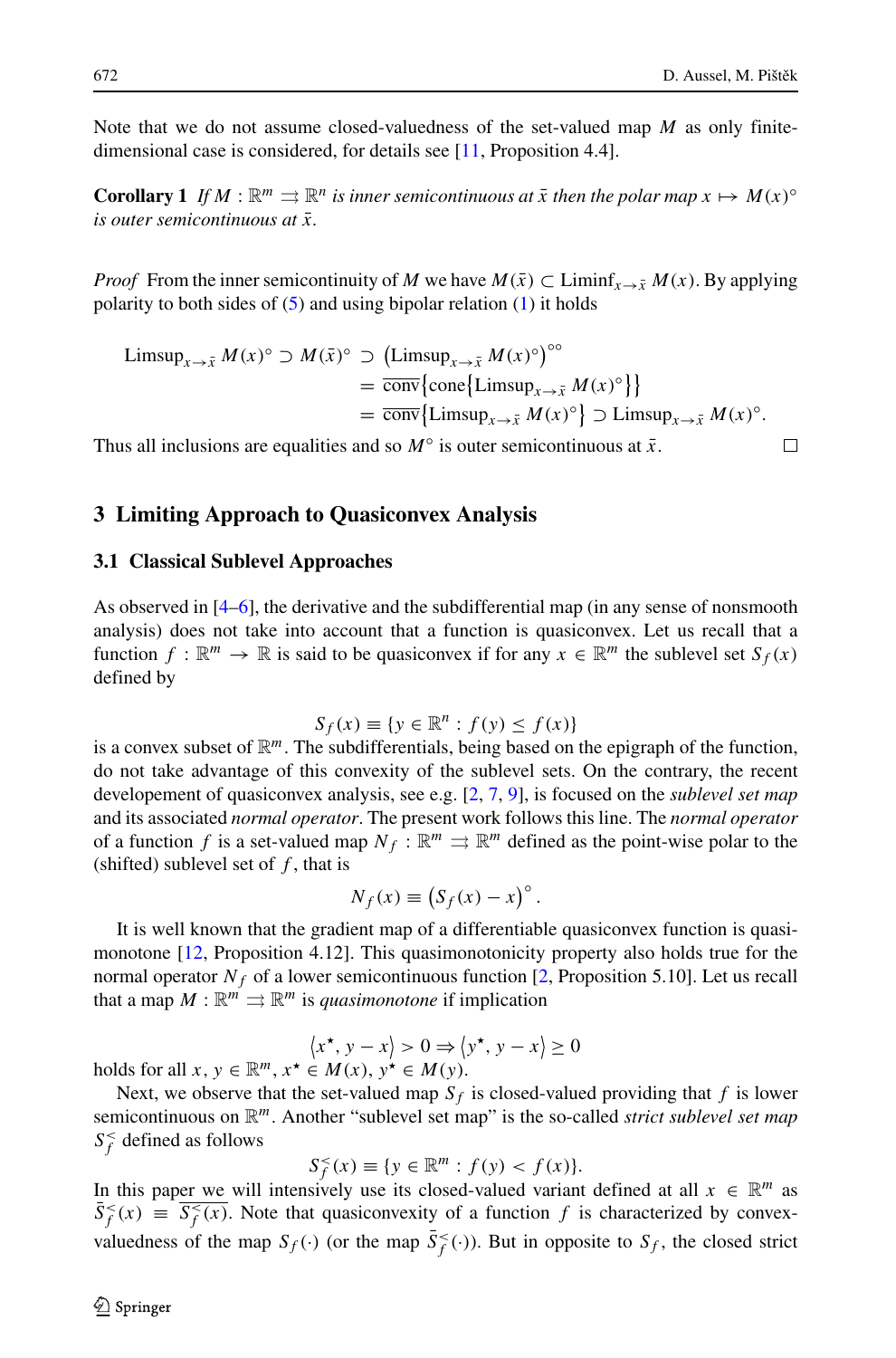sublevel map can have empty values. In fact, condition  $\bar{S}_f^<(x) = \emptyset$  directly characterizes global minimum of *f* .

**Lemma 1** (Inner semicontinuity of  $\bar{S}_f^{\lt}$ ) *For a lower semicontinuous function f, the closed*  $s$ *trict sublevel set map*  $\bar{S}_f^<$  *is inner semicontinuous on*  $\mathbb{R}^m$ *.* 

*Proof* Without loss of generality we can assume that  $\bar{x} \in \mathbb{R}^m$  is such that  $\bar{S}_f^<(x)$  is not empty and we have to show  $\bar{S}^<_{f}(\bar{x}) \subset \text{Limit}_{x \to \bar{x}} \bar{S}^<_{f}(x)$ . First consider any  $y \in S^<_{f}(\bar{x})$  and take arbitrary sequence  $x_n \rightarrow \bar{x}$ . We search for a sequence  $(y_k)$  converging to  $y$  and satisfying  $y_k \in \overline{S}^{\leq}_f(x_k)$  for all *k* large enough. From lower semicontinuity of *f* there exists some  $k_0 \in \mathbb{N}$  such that  $f(y) < f(x_k)$  for all  $k > k_0$ , which may be equivalently written as  $y \in S_f^<(x_k)$ . Thus we shown  $S_f^<(x) \subset \text{Limit}_{x \to \bar{x}} S_f^<(x)$ . To complete the proof we apply closure on both sides of this inclusion and recall that inner-limit is closed by definition.  $\Box$ 

Contrary to  $\bar{S}_f^<$ , the level set map  $S_f$  is not inner semicontinuous in general. As an example consider function  $f(x) \equiv \min\{0, x\}$ . Then  $S_f(0) = \mathbb{R}$  but Liminf<sub>*x*→0</sub>  $S_f(x) = \mathbb{R}^-$ . Then the outer semicontinuity of  $N_f$  at 0 may be in jeopardy, see Corollary 1. Indeed,  $N_f$  is not outer semicontinuous at 0. Note that such a lack of outer semicontinuity of  $N_f$  for a general quasiconvex function *f* was already observed in [\[6\]](#page-16-1).

Similarly as for the sublevel set, one can consider the *strict normal operator map*  $N_f^<$ associating to any  $x \notin \text{argmin } f$ , the set

$$
N_f^<(x) \equiv \left(\bar{S}_f^<(x) - x\right)^\circ.
$$

According to [\[6,](#page-16-1) Proposition 2.1], gph  $N_f^{\lt}$  is closed, that is  $N_f^{\lt}$  is outer semicontinuous. There are, however, well-known examples of lower semicontinuous quasiconvex functions such that  $N_f$  is not outer semicontinuous and  $N_f^{\lt}$  is not quasimonotone, see [\[6,](#page-16-1) Example 2.2] and [\[4,](#page-16-2) Example 2.1], respectively.

Thus a new concept of sublevel set, the *adjusted sublevel set* and the associated *adjusted normal operator* has been considered in [\[4,](#page-16-2) [5\]](#page-16-10) to overcome this difficulty: for any function  $f: \mathbb{R}^m \to \mathbb{R}$  the adjusted sublevel set  $S_f^a(x)$  at a point  $x \in \mathbb{R}^n$  is

$$
S_f^a(x) \equiv \begin{cases} S_f(x) \cap \mathbb{B}(S_f^<(x), \rho_x) & \text{if } x \notin \text{argmin } f, \\ S_f(x) & \text{otherwise,} \end{cases}
$$

where argmin *f* denotes a set of global minimizers of function *f* , and

$$
N_f^a(x) \equiv \left(S_f^a(x) - x\right)^\circ,
$$

where  $\mathbb{B}(A, \rho)$  denotes closed set  $\{y \in \mathbb{R}^m : dist(A, y) \le \rho\}$  and  $\rho_x \equiv dist(S_f^<(x), x)$ . Note that  $\rho_x = 0$  is equivalent to  $x \in \bar{S}_f^<(x)$  and therefore  $S_f^a(x) = \bar{S}_f^<(x)$ . For any function  $f: \mathbb{R}^m \to \mathbb{R}$  and any  $x \in \mathbb{R}^m$  one has

$$
\bar{S}_f^<(x) \subset S_f^a(x) \subset S_f(x).
$$

Note that for any lower semicontinuous quasiconvex function *f* all these sublevel set maps are closed- and convex-valued while all the introduced normal operators are cone-, closedand convex-valued by definition. In addition, for lower semicontinuous quasiconvex function the adjusted normal operator is outer semicontinuous and quasimonotone as shown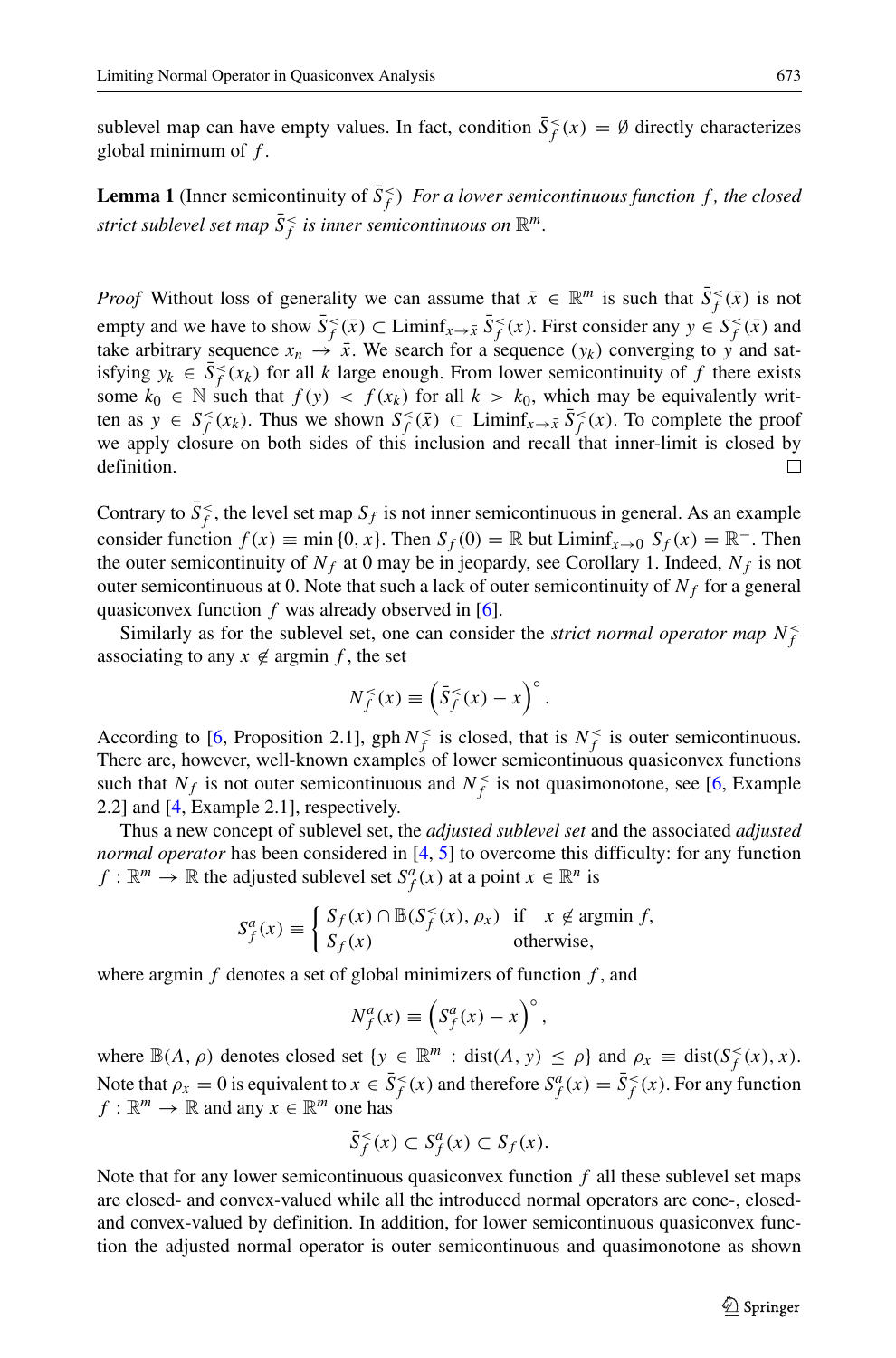in [\[3,](#page-16-11) [4\]](#page-16-2). Moreover, this operator also affords additional properties like a sufficient global optimality condition, see [\[4,](#page-16-2) Proposition 4.1].

#### **3.2 Limiting Sublevel Set**

Even though the adjusted normal operator is the first normal operator satisfying both quasimonotonicity and outer semicontinuity, it lacks calculus rules because of its non-local nature. This has been our ultimate motivation for the introduction of the new notions of limiting sublevel set and limiting normal operator.

**Definition 1** (Limiting sublevel set) For a lower semicontinuous function  $f : \mathbb{R}^m \to \mathbb{R}$  we define the *limiting sublevel set map*  $S_f^l : \mathbb{R}^m \rightrightarrows \mathbb{R}^m$  as follows

$$
S_f^l(\bar{x}) \equiv \liminf_{x \to \bar{x}} S_f(x), \quad \forall \bar{x} \in \mathbb{R}^m.
$$

Note the limiting sublevel set map  $S_f^l$  is closed-valued by definition. We further observe that the lower limit in the above definition may be restricted as follows.

**Lemma 2** *Let*  $f : \mathbb{R}^m \to \mathbb{R}$  *be a lower semicontinuous function, then* 

<span id="page-5-0"></span>
$$
S_f^l(\bar{x}) = \liminf_{\substack{x \to \bar{x} \\ s_f(\bar{x})}} S_f(x). \tag{6}
$$

*Proof* For a given point  $\bar{x}$  we rewrite the right-hand side of [\(6\)](#page-5-0) as

$$
R(\bar{x}) \equiv \left\{ y \in \mathbb{R}^n : \forall x_k \longrightarrow \bar{x} \exists y_k \rightarrow y \text{ s.t. } \forall k y_k \in S_f(x_k) \right\}.
$$

From definition we have  $S_f^l(\bar{x}) \subset R(\bar{x})$  and we will complete the proof by showing the opposite inclusion.

First, note that  $R(\bar{x}) \subset S_f(\bar{x})$ . Indeed, taking any  $y \in R(\bar{x})$  and considering sequence *(xk)* such that  $x_k = \bar{x}$  for all *k*, there exists a sequence *(yk)* such that  $y_k \rightarrow y$  with  $y_k$  ∈  $S_f(\bar{x})$  for all *k*. Thus also  $y \in S_f(\bar{x})$  since this set is closed.

Now, consider arbitrary  $y \in R(\bar{x})$  and  $\tilde{x}_k \to \bar{x}$ . To verify  $y \in S_f^l(\bar{x})$  we have to find *y<sub>k</sub>* → *y* such that  $y_k$  ∈  $S_f(\tilde{x}_k)$ . Put  $x_k \equiv \tilde{x}_k$  when  $\tilde{x}_k$  ∈  $S_f(\bar{x})$  and  $x_k \equiv \bar{x}$  otherwise. Since *y* ∈ *R*( $\bar{x}$ ) we know that there exists a sequence  $(y_k)$  such that  $y_k \rightarrow y$  and  $y_k \in S_f(x_k)$ . To complete the proof we realize  $f(x_k) = \min\{f(\tilde{x}_k), f(\bar{x})\} \le f(\tilde{x}_k)$  for all *k*, thus also  $v_k \in S_f(\tilde{x}_k)$ .  $y_k \in S_f(\tilde{x}_k)$ .

The limiting definition, inspired by the similar concept of limiting subdifferential, see e.g. [\[10\]](#page-16-0), turns out to have the following very easy and natural equivalent explicit formulation for any lower semicontinuous function.

**Theorem 1** (Explicit formula for  $S_f^l(x)$ ) Let f be a lower semicontinuous function and  $x \in \mathbb{R}^m$ *. Then* 

$$
S_f^l(x) = \begin{cases} \bar{S}_f^<(x) & \text{if } x \in \bar{S}_f^<(x), \\ S_f(x) & \text{otherwise.} \end{cases}
$$
\nIn particular one always has  $\bar{S}_f^<(x) \subset S_f^a(x) \subset S_f^l(x) \subset S_f(x)$ .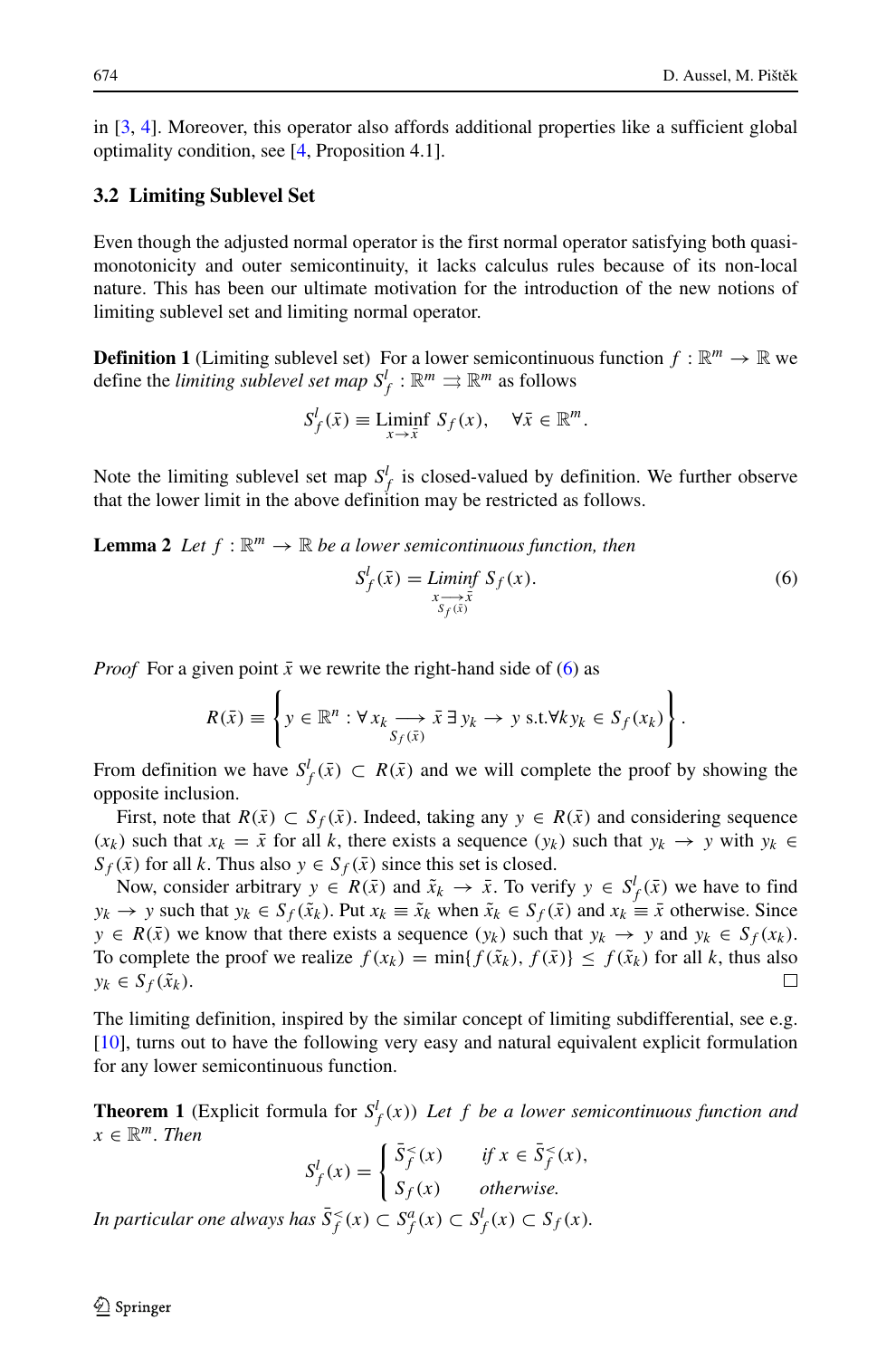Note that  $x \in \overline{S}_f^<(x)$  means that *x* is not a local minimum of *f*. Thus Theorem 1 can be equivalently rephrased as " $S_f^l(x) = S_f(x)$  if *x* is a local minimum of *f* and  $S_f^l(x) = \overline{S}_f^<(x)$ otherwise".

*Proof* First, observe that according to the definition and since *f* is lower semicontinuous, one has  $S_f^l(\bar{x}) =$  Liminf<sub>*x*→ $\bar{x}$ </sub>  $S_f(x) \subset S_f(\bar{x})$  for any  $\bar{x} \in \mathbb{R}^m$ . Moreover if  $\bar{x} \in \mathbb{R}^m$  is such that  $\bar{x} \notin \bar{S}_f^{\leq}(\bar{x})$  then, there exists open neighbourhood *U* of  $\bar{x}$  such that for all  $x \in U$ we have  $f(x) \geq f(\bar{x})$ . This is equivalent to  $S_f(x) \supset S_f(\bar{x})$  for all  $x \in U$  and thus  $S_f^l(\bar{x}) = S_f(\bar{x})$ .

Now take any  $z \in S_f^{\leq}(\bar{x})$  and any sequence  $(x_k)$  converging to  $\bar{x}$ . By lower semicontinuity of *f*, one immediately has  $f(x_k) > f(z)$  for *k* large enough, implying  $z \in S_f(x_k)$ . Thus finally  $z \in S_f^l(\bar{x})$ . And since  $S_f^l(\bar{x})$  is closed by definition, we immediately have  $\bar{S}_f^{\leq}(\bar{x}) \subset S_f^l(\bar{x})$ .

Finally let us consider  $\bar{x} \in \mathbb{R}^m$  and  $y \in S_f^l(\bar{x})$  such that  $\bar{x} \in \bar{S}_f^{\leq}(\bar{x})$ . Thus there exists a sequence  $(\tilde{x}_k)$  converging to  $\bar{x}$  with  $f(\tilde{x}_k) < f(\bar{x})$  for all *k*. By expressing  $S^l_f(\bar{x})$  in the following way

$$
S_f^l(\bar{x}) = \bigcap_{x_k \to \bar{x}} \text{Limin} \, S_f(x_k),
$$

see, e.g.  $[11,$  Equation 5(1)], we can deduce the existence of a sequence  $(y_k)$  converging to *y* and such that  $y_k \in S_f(\tilde{x}_k)$  for any *k*. In other words

$$
f(y_k) \le f(\tilde{x}_k) < f(\bar{x})
$$

and so  $y_k \in \overline{S}_f^{\leq}(x)$  implying  $y \in \overline{S}_f^{\leq}(x)$  as  $\overline{S}_f^{\leq}(x)$  is closed by definition. And the proof of this equivalent definition of the limiting sublevel set is complete.

To prove the stated inclusions we observe in the definition of  $S_f^a(x)$  that  $\rho_x = 0$  provided  $\bar{x} \in \bar{S}_f^{\leq}(\bar{x})$ , thus  $S_f^a(x) = \bar{S}_f^{\leq}(x) = S_f^l(x)$ . Otherwise, we see  $\rho_x > 0$  and so  $S_f^a(x) \subset$  $S_f(x) = S_f^l(x)$ . П

As for the classical sublevel set  $S_f$  and strict sublevel set  $S_f^<$ , the convexity of the limit sublevel set characterizes the quasiconvexity of a lower semicontinuous function.

**Lemma 3** (Characterization of quasiconvexity in terms of  $S_f^l$ ) Let  $f : \mathbb{R}^m \to \mathbb{R}$  be a *lower semicontinuous function. Then f is quasiconvex if and only if S<sup>l</sup> <sup>f</sup> (x) is convex for all*  $x \in \mathbb{R}^m$ .

*Proof* Convexity of  $S_f^l(x)$  for a quasiconvex function *f* is due to definition since lower limit of convex sets is convex. Now let us show that the convexity of  $S_f^l(x)$  for all  $x \in \mathbb{R}^m$ is a sufficient condition for quasiconvexity of *f*. Assume, for a contradiction, that  $S_f^l(x)$ is convex for all  $x \in \mathbb{R}^m$  and that *f* is not quasiconvex. Then, there exists some  $\bar{x} \in$  $\mathbb{R}^m$  such that sublevel set  $S_f(\bar{x})$  is not convex. In such a case convexity of  $S_f^l(\bar{x})$  implies  $S_f^l(\bar{x}) = \bar{S}_f^{\leq}(\bar{x})$  due to Theorem 1, thus there exists  $\tilde{x} \in S_f(\bar{x}) \setminus \bar{S}_f^{\leq}(\bar{x})$ . Then,  $f(\bar{x}) = f(\tilde{x})$ implies  $\bar{S}_f^{\leq}(\bar{x}) = \bar{S}_f^{\leq}(\tilde{x})$  and so  $\tilde{x} \notin \bar{S}_f^{\leq}(\tilde{x})$ . Finally, by using Theorem 1 again, we obtain  $S_f^l(\tilde{x}) = S_f(\tilde{x}) = S_f(\tilde{x})$ , a contradiction with convexity of  $S_f^l(\tilde{x})$ . □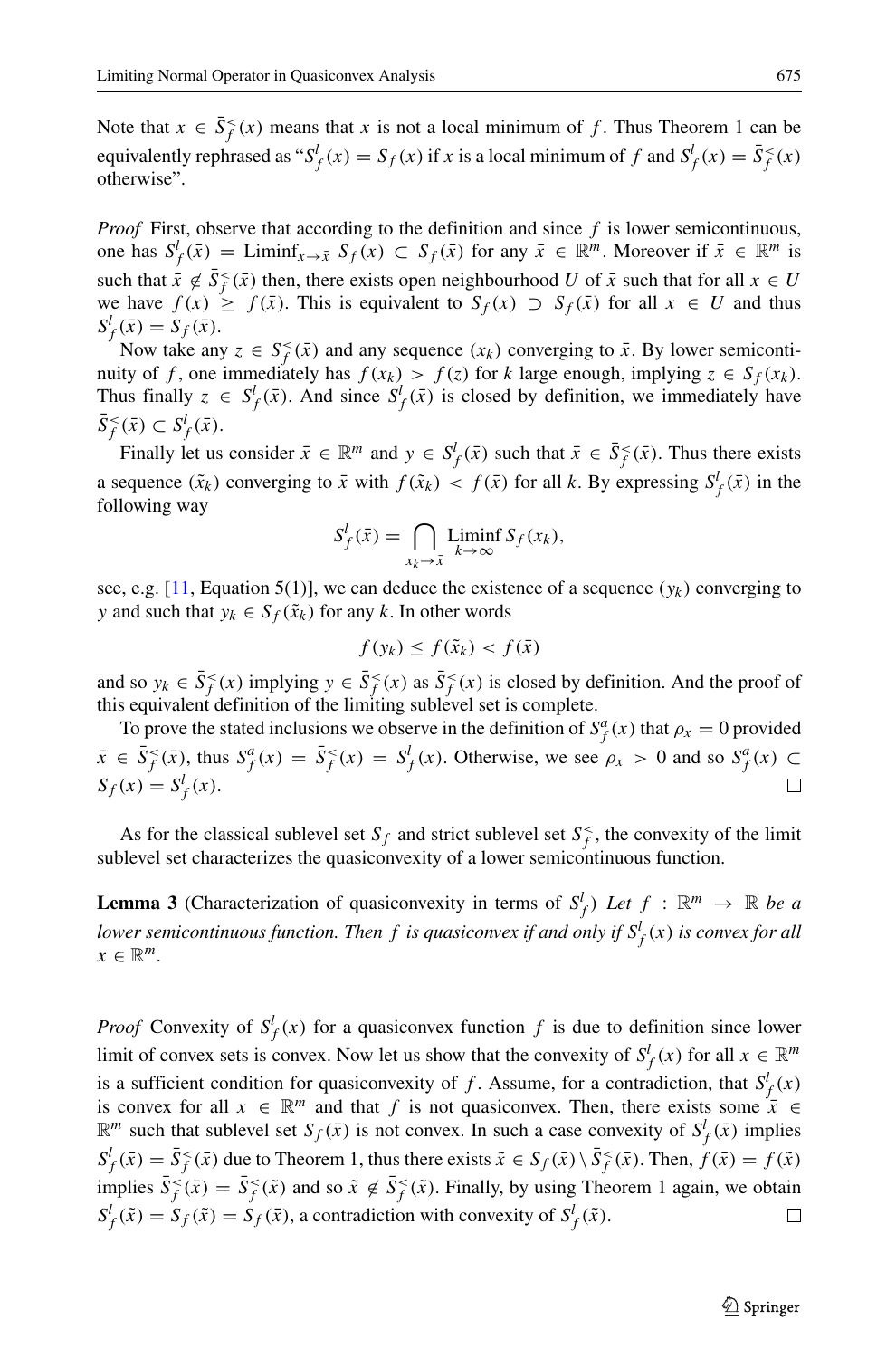**Corollary 2** (Inner semicontinuity of  $S_f^l$ ) *For any lower semicontinuous function f, the limiting sublevel set map S<sup>l</sup> <sup>f</sup> is inner semicontinuous.*

*Proof* We have to show that  $S_f^l(\bar{x}) = \text{Limit}_{x \to \bar{x}} S_f^l(x)$  for all  $\bar{x} \in \mathbb{R}^m$ . First, consider such  $\bar{x} \in \mathbb{R}^m$  that  $\bar{x} \in \bar{S}^{\lt}_{f}(\bar{x})$ . We have

$$
S_f^l(\bar{x}) = \bar{S}_f^<( \bar{x}) = \liminf_{x \to \bar{x}} \bar{S}_f^>(x) \subset \liminf_{x \to \bar{x}} S_f^l(x)
$$

where Theorem 1, Lemma 1 and Theorem 1 again were used respectively.

Now, we have to deal with such point  $\bar{x} \in \mathbb{R}^m$  that  $\bar{x} \notin \bar{S}_f^{\leq}(\bar{x})$ . Then  $S_f^l(\bar{x}) = S_f(\bar{x})$ using Theorem 1, and there exists an open neighbourhood *U* of  $\bar{x}$  such that for all  $x \in U$  we have  $f(x) \ge f(\bar{x})$ . Moreover, this consideration is valid also for all  $x \in U$  such that  $f(x) =$  $f(\bar{x})$ , i.e.,  $S_f^l(x) = S_f(x) = S_f(\bar{x})$  for such points. Finally, for points  $x \in U$  satisfying *f*(*x*) > *f*( $\bar{x}$ ), we have *S<sub>f</sub>*( $\bar{x}$ ) ⊂  $\bar{S}^2$ <sub>*f*</sub>( $x$ ) ⊂ *S*<sup>*l<sub>f</sub>*( $x$ ) using Theorem 1 again. Thus, for all</sup> points  $x \in U$  it holds  $S_f(\bar{x}) = S_f^l(\bar{x}) \subset S_f^l(x)$  and so  $S_f^l(\bar{x}) = \text{Limit}_{x \to \bar{x}} S_f^l(x)$ .  $\Box$ 

For any  $x, y \in \mathbb{R}^m$  and any function  $f$  one clearly has  $x \in S_f(y)$  or  $y \in S_f(x)$ . As shown in the following lemma, the limiting sublevel set inherits of the same property providing that the function is lower semicontinuous whereas it is not true for the closed strict sublevel set  $\bar{S}_f^{\lt}$ .

**Lemma 4** *For*  $x, y \in \mathbb{R}^m$  *and any lower semicontinuous function*  $f$  *it holds*  $y \in S_f^l(x)$  *or*  $x \in S_f^l(y)$ *.* 

*Proof* Consider  $y \notin S_f^l(x)$ . Using Theorem 1 we have also  $y \notin \overline{S}_f^<(x)$  and so  $f(y) \ge f(x)$ . For  $f(y) > f(x)$  we immediately obtain  $x \in \overline{S}_f^{\lt}(y) \subset S_f^l(y)$ . Variant  $f(x) = f(y)$ deserves more effort. Since  $y \notin S_f^l(x)$ , there exists a sequence  $(\tilde{x}_n)$  converging to *x* and  $\varepsilon >$ 0 such that dist( $S_f(\tilde{x}_n)$ ,  $y$ ) >  $\varepsilon$  for all *n*. Now, we take arbitrary sequence  $(y_n)$  converging to *y*. For *n* large enough we have  $|y_n - y| \le \varepsilon$ , and so we know that  $y_n \notin S_f(\tilde{x}_n)$ . This implies  $\tilde{x}_n \in S_f(v_n)$  and the proof is finished as  $\tilde{x}_n$  converges to  $x \in S_f(v)$ . implies  $\tilde{x}_n \in S_f(y_n)$  and the proof is finished as  $\tilde{x}_n$  converges to  $x \in S_f^l(y)$ .

#### **3.3 Limiting Normal Operator**

The previous theory of limiting sublevel set was build for general lower semicontiunous functions. In the sequel, we assume quasiconvexity of function *f* in addition. Note that this assumption will be relaxed in Section [5.](#page-12-0)

**Definition 2** (Limiting normal operator) For quasiconvex lower semicontinuous function *f* the *limiting normal operator* is a set-valued map  $N_f^l : \mathbb{R}^m \rightrightarrows \mathbb{R}^m$  defined as

$$
N_f^l(x) \equiv \left(S_f^l(x) - x\right)^\circ, \quad \forall x \in \mathbb{R}^m.
$$

As for a quasiconvex function *f* set  $S_f^l(x)$  is convex and  $x \in S_f^l(x)$  for all *x*, we further observe  $(S_f^l(x) - x)^{\circ} = (T_{S_f^l(x)}(x))^{\circ}$  due to [\[11,](#page-16-4) Theorem 6.9]. Therefore, the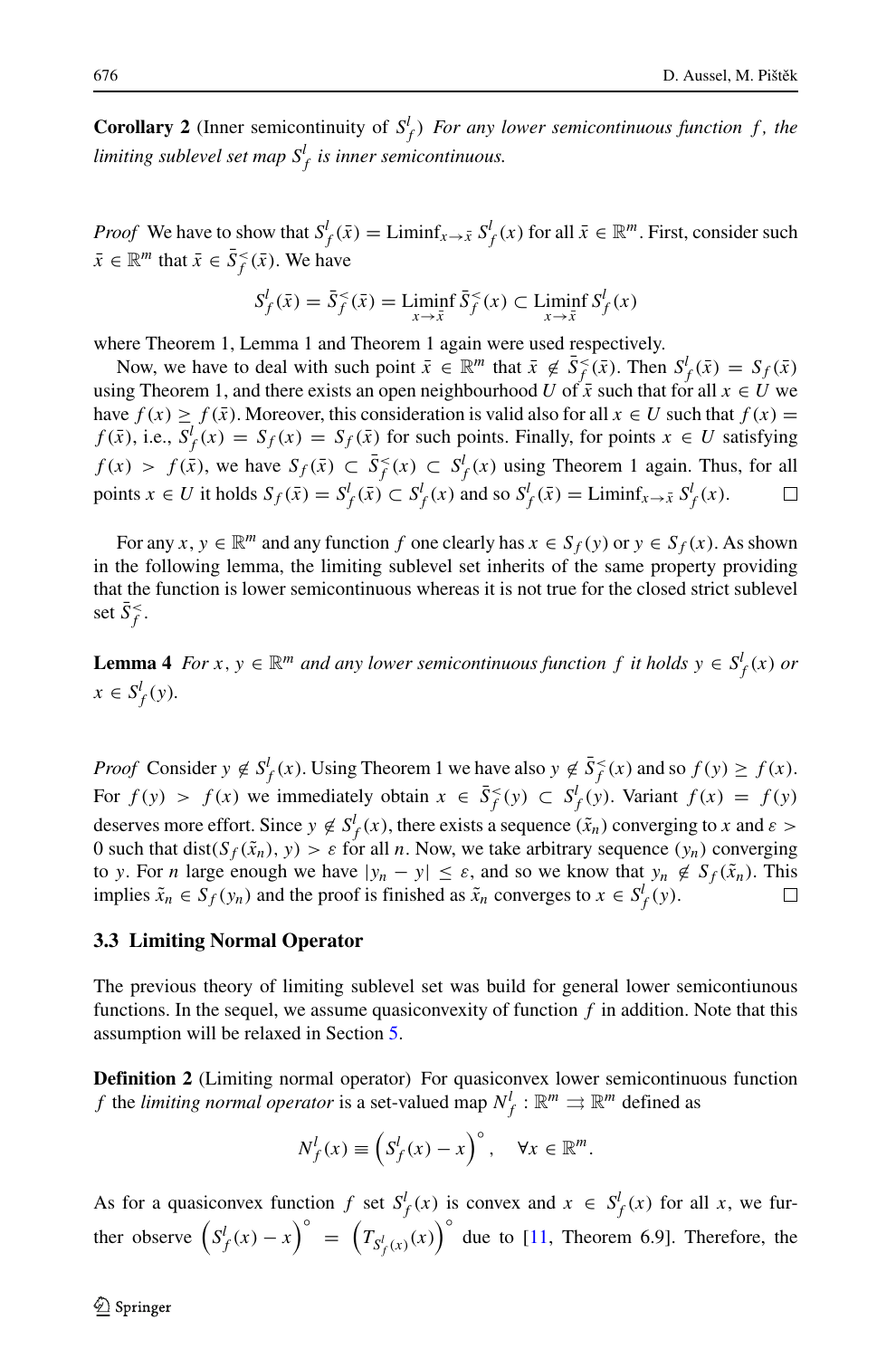above introduced limiting normal operator is a local notion. An alternative definition of the limiting normal operator can be given in terms of upper limit of normal operator.

**Theorem 2** *For any quasiconvex lower semicontinuous function f it holds*

$$
N_f^l(x) = \limsup_{x \to \bar{x}} N_f(x). \tag{7}
$$

*Proof* Applying Proposition 1 to the set-valued map  $M(x) = S_f(x) - x$  and observing that Liminf<sub>*x*→ $\bar{x}$ </sub>  $\left\{ S_f(x) - x \right\}$  = Liminf<sub>*x*→ $\bar{x}$ </sub>  $\left\{ S_f(x) \right\}$  –  $\bar{x}$  we obtain

$$
S_f^l(\bar{x}) - \bar{x} \subset \left(\text{Limsup } (S_f(x) - x)^{\circ}\right)^{\circ}.
$$

Thus using the bipolar formula [\(1\)](#page-2-1) we have

$$
N_f^l(\bar{x}) \supset \overline{\text{conv}}\left\{\text{Limsup } N_f(x)\right\} \supset \text{Limsup } N_f(x).
$$

To show the opposite inclusion, that is

<span id="page-8-0"></span>
$$
\left(S_f^l(\bar{x}) - \bar{x}\right)^\circ \subset \text{Limsup}\left(S_f(x) - x\right)^\circ \tag{8}
$$

we use Theorem 1. First consider  $\bar{x}$  such that  $\bar{x} \notin \bar{S}_f^{\leq}(\bar{x})$ . Then inclusion [\(8\)](#page-8-0) reduces to  $(S_f(\bar{x}) - \bar{x})^{\circ}$  ⊂ Limsup<sub>*x*→ $\bar{x}$ </sub>  $(S_f(x) - x)^{\circ}$  which always holds true. A more effort is needed to show [\(8\)](#page-8-0) provided that  $\bar{x} \in \bar{S}_f^{\leq}(\bar{x})$ . Using Theorem 1 we rewrite (8) as

$$
\left(\bar{S}_f^<\bar{x}) - \bar{x}\right)^\circ \subset \limsup_{x \to \bar{x}} \left(S_f(x) - x\right)^\circ.
$$

Using  $\bar{x} \in \bar{S}_f^{\leq}(\bar{x})$  and lower semicontinuity of *f* we find a sequence  $(x_k)$  with limit  $\bar{x}$ such that  $(f(x_k))$  is an increasing sequence converging to  $f(\bar{x})$ . One can easily show that  $S_f^<(x) = \bigcup_{k=1}^{\infty} S_f(x_k)$ . Thus  $\bar{S}_f^<(x) = \text{cl}\bigcup_{k=1}^{\infty} S_f(x_k)$  and so using [\[11,](#page-16-4) Excercise 4.3] the sequence of sets  $(S_f(x_k))$  converges to  $\overline{S}_f^{\lt}(\overline{x})$  in the Painlevé-Kuratowski sense. Now take arbitrary

<span id="page-8-1"></span>
$$
w \in \left(\bar{S}_f^{\leq}(\bar{x}) - \bar{x}\right)^{\circ},\tag{9}
$$

or, equivalently,  $w \in N_{\bar{S}_{f}^{<}(\bar{x})}(\bar{x})$  or  $\bar{x} = \text{Proj}_{\bar{S}_{f}^{<}(\bar{x})}(w + \bar{x})$  since  $\bar{S}_{f}^{<}(\bar{x})$  is a convex closed set. Then again due to closedness and convexity of  $S_f(x_k)$  for all *k*, we may define  $\tilde{x}_k \equiv$ Proj<sub> $S_f(x_k)(w + \bar{x})$  which is equivalent to  $w_k \in (S_f(x_k) - \tilde{x}_k)^{\circ}$  for all *k* with  $w_k$  given</sub> by  $w_k \equiv w + \bar{x} - \tilde{x}_k$ . Now, thanks to the Painlevé-Kuratowski convergence of sequence  $(S_f(x_k))$  and according to [\[11,](#page-16-4) Proposition 4.9] we have

$$
\lim_{k \to +\infty} \tilde{x}_k = \text{Proj}_{\bar{S}^{\leq}_f(\bar{x})}(w + \bar{x}) = \bar{x}.
$$

Thus we found sequences  $(\tilde{x}_k)$  and  $(w_k)$  converging to  $\bar{x}$  and  $w$ , respectively, such that *w<sub>k</sub>* ∈  $(S_f(x_k) - \tilde{x}_k)^{\circ}$  for any *k*. However, we have also  $w_k$  ∈  $(S_f(\tilde{x}_k) - \tilde{x}_k)^{\circ}$  observing  $S_f(\tilde{x}_k)$  ⊂  $S_f(x_k)$  since  $\tilde{x}_k$  ∈  $S_f(x_k)$ . Thus

$$
w \in \underset{x \to \bar{x}}{\text{Limsup}} \left( S_f(x) - x \right)^{\circ}
$$

and the proof is done since  $w \in (\bar{S}_f^{\leq}(\bar{x}) - \bar{x})^\circ$  was chosen arbitrarily in [\(9\)](#page-8-1). □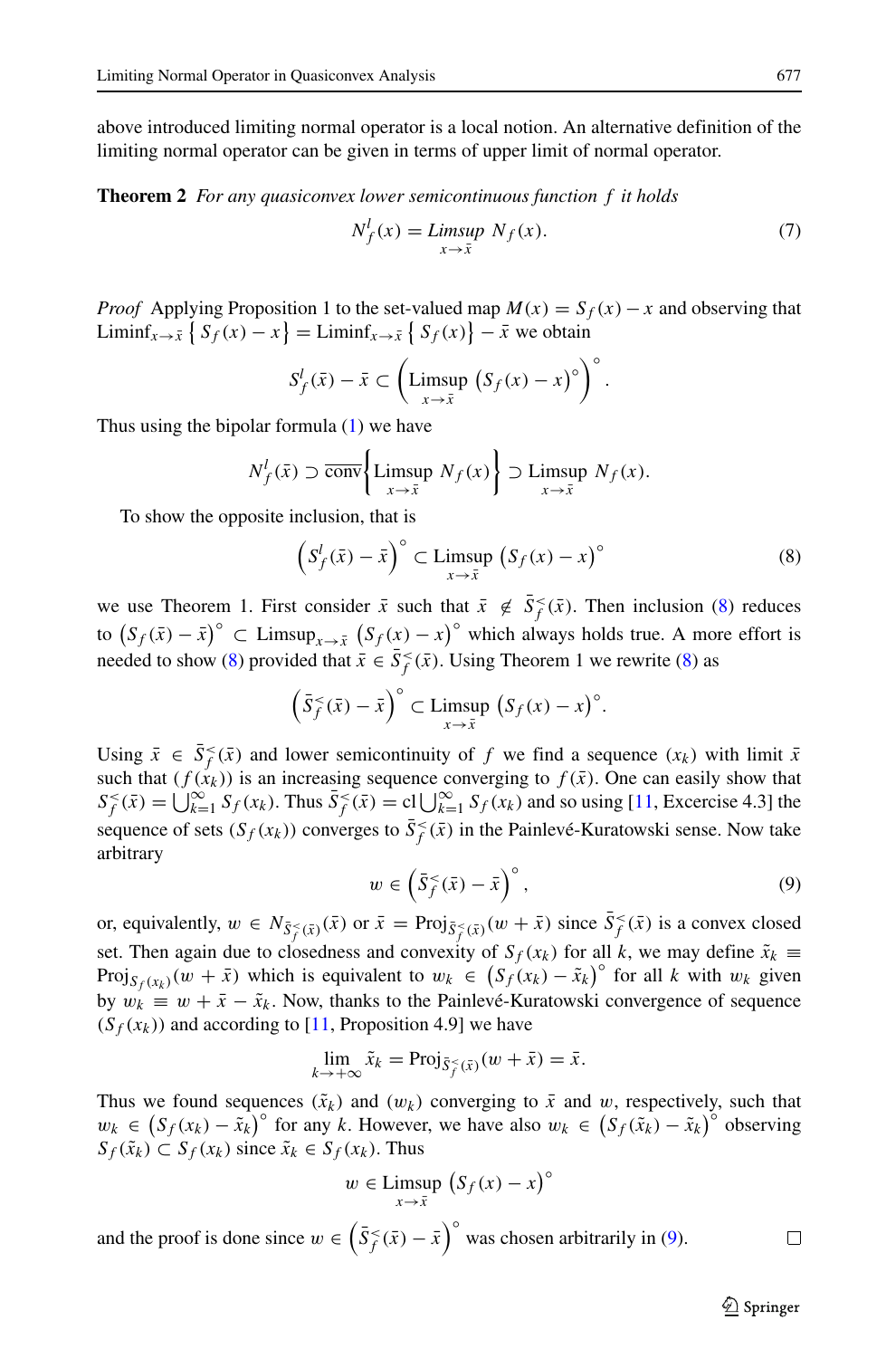Let us conclude this section by showing that the newly defined limiting normal operator satisfies at the same time quasimonotonicity, outer semicontinuity and -necessary and sufficient- optimality conditions, providing that the considered function is quasiconvex and lower semicontinuous.

**Theorem 3** Let  $f : \mathbb{R}^m \to \mathbb{R}$  be a lower semicontinuous quasiconvex function. Then

- (i)  $N_f(x) \subset N_f^l(x) \subset N_f^a(x) \subset N_f^<(x), \quad \forall x \in \mathbb{R}^m,$
- (ii)  $N_f^l$  *is quasimonotone,*
- (iii)  $N_f^l$  *is outer semicontinuous.*

The statement (*i*) of the previous theorem may be well illustrated on a simple example. Consider, for instance, the quasiconvex lower semicontinuous function  $f : \mathbb{R}^m \to \mathbb{R}$ defined by  $f(x) = 1$  if  $x_1 \in ]0, 1]$  and  $f(x) = x_1$  otherwise.

*Proof* Statement (*i*) is a direct consequence of Theorem 1. Now from (*i*) and quasimonotonicity of  $N_f^a$ , see [\[4,](#page-16-2) Proposition 3.3], we immediately deduce *(ii)* since any operator included in a quasimonotone operator is quasimonotone. The proof of (*iii*) is due to Theorem 2.  $\Box$ 

Now consider the minimization problem

<span id="page-9-0"></span>
$$
\min f(x) \qquad \text{subject to} \qquad x \in K,\tag{10}
$$

where  $K \subset \mathbb{R}^m$  is nonempty subset of  $\mathbb{R}^m$  and  $f : \mathbb{R}^m \to \mathbb{R}$  is quasiconvex. Then, necessary and sufficient optimality conditions may be stated as follows.

**Theorem 4** (Necessary optimality conditions) *Let*  $f : \mathbb{R}^m \to \mathbb{R}$  *be a lower semicontinuous quasiconvex function, K be a nonempty convex set and*  $\bar{x} \in K$  *be a solution to [\(10\)](#page-9-0)* which *is not a local minimum of f . Then it holds*

$$
0 \in N_f^l(\bar{x}) \setminus \{0\} + N_K(\bar{x}).
$$

*Proof* First we note that  $N_f^l(\bar{x}) = N_f^<(\bar{x})$  according to Theorem 1. Thus the necessary condition follows directly from [\[9,](#page-16-5) Theorem 3.1 *(iii)*] since *f* is quasiconvex and  $\bar{x}$ , being an element of  $\bar{S}(\bar{x})$ , cannot be a local minimizer of *f* on  $\mathbb{R}^m$ . an element of  $\bar{S}_f^{\lt}(\bar{x})$ , cannot be a local minimizer of f on  $\mathbb{R}^m$ .

Since definition of limiting normal operator is of a local nature, the respective first order sufficient conditions lead naturally to local solutions of the concerned optimization problem.

**Theorem 5** (Sufficient optimality conditions) Let  $f : \mathbb{R}^m \to \mathbb{R}$  be a continuous quasicon*vex function, K be a nonempty subset of*  $\mathbb{R}^m$  *and*  $\bar{x} \in K$ *. Then*  $\bar{x}$  *a is local solution to* [\(10\)](#page-9-0) *if one of the following hypotheses is satified:*

- (i) *point*  $\bar{x}$  *is a solution of the Stampacchia variational inequality defined by*  $N_f^l(\cdot) \setminus \{0\}$ *and K;*
- (ii) *set K is convex and*  $0 \in N_f^l(\bar{x}) \setminus \{0\} + N_K(\bar{x})$ *.*

Let us recall that a point  $x \in K$  is a solution of the Stampacchia variational inequality defined by a set-valued map *F* and a set *K* if there exists  $x^* \in F(x)$  such that  $\langle x^*, y - x \rangle \ge$ 0, for any  $y \in K$ .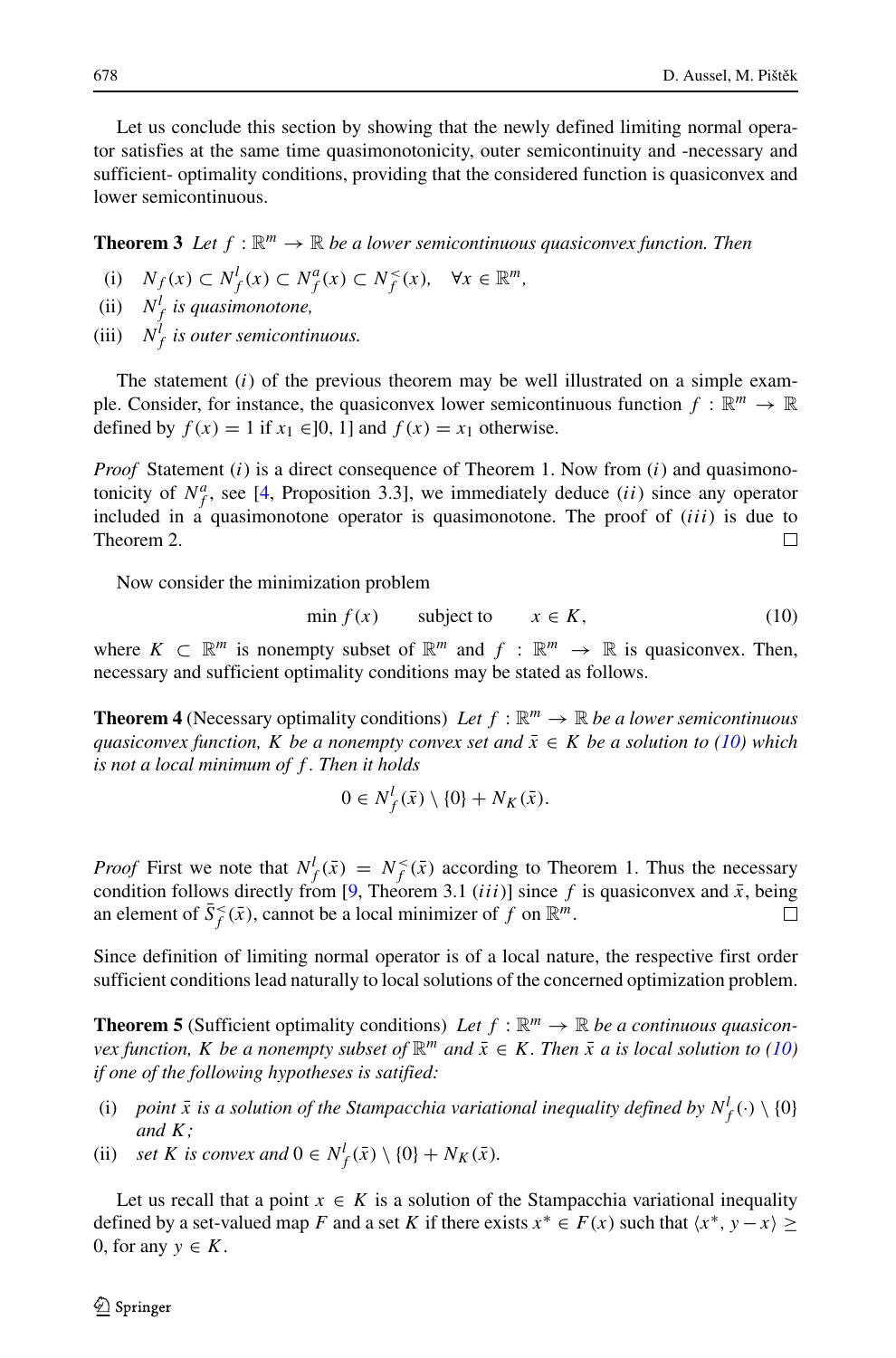*Proof* There are two alternatives. Either  $\bar{x} \notin \bar{S}_f^{\leq}(\bar{x})$ , thus  $\bar{x}$  is a local minimizer of *f* on  $\mathbb{R}^m$ , and so it is also local solution to [\(10\)](#page-9-0), or  $\bar{x} \in \bar{S}_f^{\leq}(\bar{x})$  holds. Then we have  $N_f^l(\bar{x}) =$  $N_f^<(x) = N_f^a(\bar{x})$  as a consequence of Theorem 1 and definition of  $N_f^a(\bar{x})$ . The conclusion in case  $(i)$  follows from [\[5,](#page-16-10) Proposition 3.2]. Now whenever *K* is a convex set then both conditions of (*i*) and (*ii*) clearly coincide.  $\Box$ 

Let us observe that, except for the case of the minimization of a convex function with respect to a convex set, first order tools like derivative or subdifferential do not provide sufficient optimality conditions, even if the objective function is quasiconvex (consider, e.g.,  $f(x) = x<sup>3</sup>$ ,  $K = [-1, 1]$ , and  $\bar{x} = 0$  solution to Stampacchia variational inequality defined by ∇*f* and *K*). However, we may derive necessary and sufficient conditions for global optimality in the terms of  $N_f^l$  by combining Theorem 4 and Theorem 5 (*ii*) as follows.

**Proposition 2** (Global optimality conditions) Let  $f : \mathbb{R}^m \to \mathbb{R}$  be a continuous quasicon*vex function, K be a nonempty convex set and*  $\bar{x} \in K$  *which is not a local minimum of f*. *Then*

 $\bar{x}$  *is a global solution to (10)*  $\Leftrightarrow \bar{x}$  *is a local solution to (10)* 

$$
\Leftrightarrow 0 \in N_f^l(\bar{x}) \setminus \{0\} + N_K(\bar{x}).
$$

*Proof* The only thing that remains to be proved is that, under the assumptions of the above proposition, global and local concepts of solution of [\(10\)](#page-9-0) coincide. Indeed, if there exists *y* ∈ *K* such that  $f(y) < f(\bar{x})$  then, by quasiconvexity of *f*,  $f(z) ≤ f(\bar{x})$  for any  $z ∈ [\bar{x}, y]$ . Now if  $\bar{x}$  is a local minumum of *f* on *K*, one can find  $\bar{z} \in ]\bar{x}$ , y[ such that  $f(\bar{x}) = f(\bar{z}) >$ *f*(*z*), for any  $z \in ]\overline{z}$ , y]. Now since  $\overline{x}$  is not a local minimum of *f* and *f* is continuous, one can find a sequence  $(\bar{x}_k)$  converging to  $\bar{x}$  with  $f(\bar{x}_k) < f(\bar{x})$  converging to  $f(\bar{x})$ . If we denote by

$$
y_k = \bar{z} + \frac{\|\bar{z} - y\|}{\|\bar{z} - \bar{x}\|} (\bar{z} - \bar{x}_k),
$$

then again by continuity of *f*,  $f(y_k) < f(\bar{x}) = f(\bar{z})$  for *k* large enough. But since  $\bar{z} \in \bar{x}_k$ ,  $y_k$  and  $f(\bar{x}_k) < f(\bar{z})$  this is a contradiction with quasiconvexity of *f*.  $|\bar{x}_k, y_k|$  and  $f(\bar{x}_k) < f(\bar{z})$  this is a contradiction with quasiconvexity of f.

#### <span id="page-10-0"></span>**4 Calculus Rules for Limiting Normal Operator**

In order to apply the limiting normal operator to applications in quasiconvex analysis an important issue is to dispose of efficient calculus rules. In the class of quasiconvex functions, the stable operations are the composition with a non-decreasing function and maximum of a family of quasiconvex functions. This is the reason why, in this section, we deal only with these two operations.

Let  ${f_i : \mathbb{R}^m \to \mathbb{R}}_{i \in I}$  be a finite family of continuous quasiconvex functions and define

$$
g(x) \equiv \max_{i \in I} f_i(x).
$$

Clearly *g* is finite, quasiconvex and continuous on  $\mathbb{R}^m$ . For any *x*, the index set of active functions reads  $I(x) \equiv \{i \in I : f_i(x) = g(x)\}.$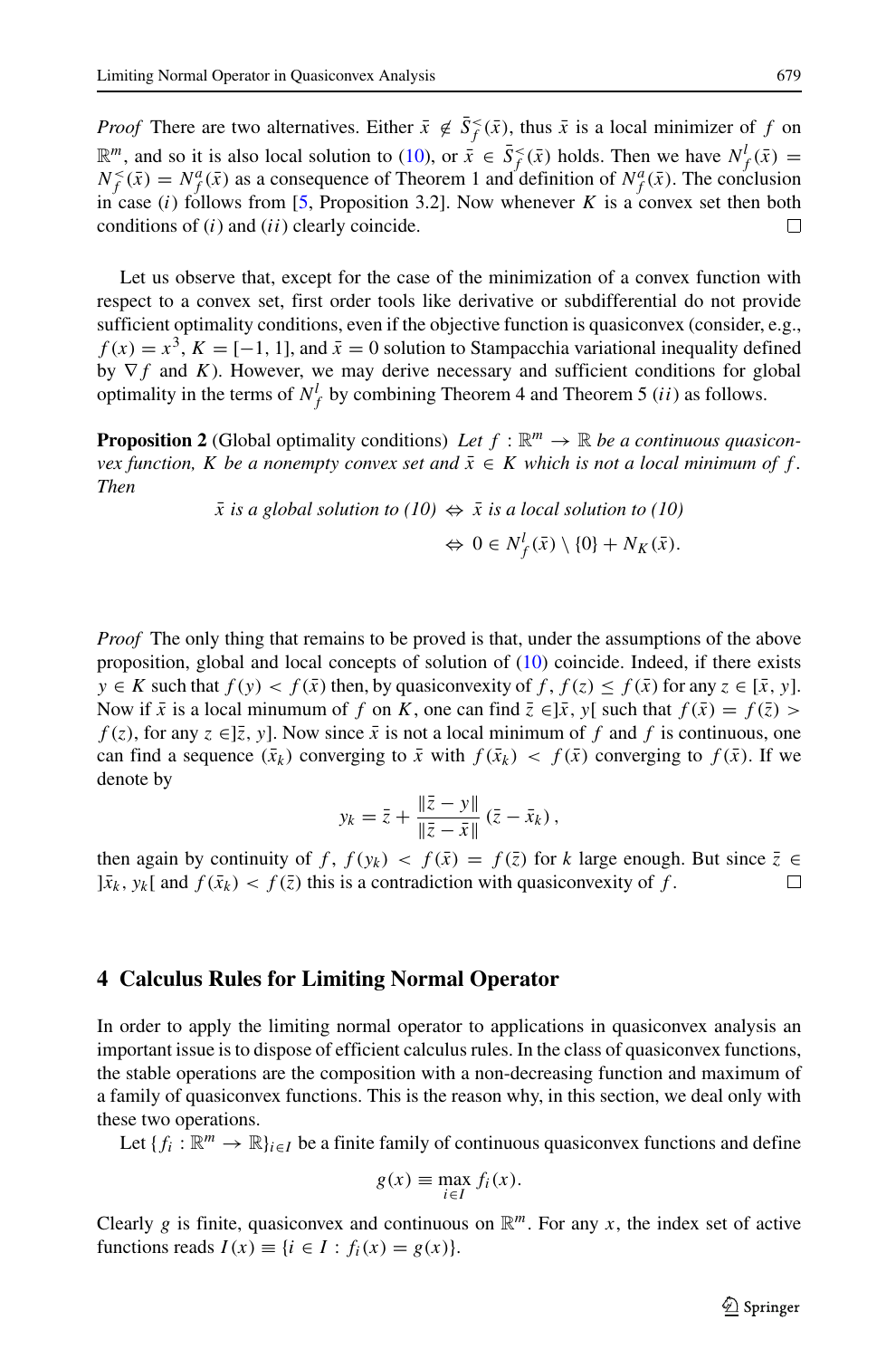$\Box$ 

**Theorem 6** (Limiting normal operator to maximum) *Let*  $\{f_i : \mathbb{R}^m \to \mathbb{R}\}_{i \in I}$  *be a finite family of continuous quasiconvex functions and g be defined as above. Then*

$$
N_g^l(\bar x)\subset \sum_{i\in I(\bar x)}N_{f_i}^l(\bar x)
$$

*if the following constraint qualification is satisfied at*  $\bar{x} \in \mathbb{R}^m$ 

<span id="page-11-0"></span>
$$
\left\{\n\begin{aligned}\n\forall \psi_i \in N_{f_i}^l(\bar{x}) \quad \text{and} \quad \sum_{i \in I(\bar{x})} v_i = 0\n\end{aligned}\n\right\} \implies \n\iff \forall i \in I(\bar{x}) \quad (11)
$$

Let us recall that following [\[10\]](#page-16-0), condition [\(11\)](#page-11-0) means that the convex sets  $\{S^l_{f_i}(\bar{x})\}_{i\in I(\bar{x})}\}$ can not be separated. Equivalently we may say that  $\bar{x}$  is not an extremal point of the system  $\{S^l_i(\bar{x})\}_{i \in I(\bar{x})}$ , see [\[10,](#page-16-0) Corollary 2.4 and Theorem 2.8]. To prove Theorem 6 the following lemma is of use.

**Lemma 5** *Consider the setting of Theorem 6, then for any*  $i \in I(\bar{x})$  *it holds* 

$$
S_{f_i}^l(\bar{x}) \subset \mathop{Limit}_{x \to \bar{x} \atop S_g(\bar{x})} \{ y \in \mathbb{R}^m : f_i(y) \le g(x) \}. \tag{12}
$$

*Proof* For any  $x \in \mathbb{R}^m$  we have  $f_i(x) \leq g(x)$  and so

$$
\underset{\underset{S_g(\bar{x})}{x \longrightarrow \bar{x}}}{\text{Limit}} \left\{ y \in \mathbb{R}^m : f_i(y) \le g(x) \right\} \supset \underset{\underset{S_g(\bar{x})}{x \longrightarrow \bar{x}}}{\text{Limin}} \left\{ y \in \mathbb{R}^m : f_i(y) \le f_i(x) \right\}.
$$

Now, for any  $i \in I(\bar{x})$  we may use  $S_{f_i}(\bar{x}) \supset S_g(\bar{x})$  and Lemma 2 to obtain

$$
\underset{\underset{S_g(\bar{x})}{x \to \bar{x}}} {\text{Limit}} \left\{ y \in \mathbb{R}^m : f_i(y) \le f_i(x) \right\} \supset \underset{\underset{S_{f_i}(\bar{x})}{x \to \bar{x}}} {\text{Limit}} \left\{ y \in \mathbb{R}^m : f_i(y) \le f_i(x) \right\} = S_{f_i}^l(\bar{x}).
$$

*Proof* of Theorem 6 We have  $S_g(x) = \bigcap_{i \in I} \{y \in \mathbb{R}^m : f_i(y) \le g(x)\}\$  for a fixed  $x \in \mathbb{R}^m$ and therefore, taking [\(6\)](#page-5-0) into account

$$
S_g^l(\bar{x}) = \liminf_{\substack{x \to \bar{x} \\ S_g(\bar{x})}} \left\{ \bigcap_{i \in I} \left\{ y \in \mathbb{R}^m : f_i(y) \le g(x) \right\} \right\}.
$$

Using calculus rule for inner limit of finite intersection, e.g. [\[11,](#page-16-4) Theorem 4.32 (c)],  $S_g^l(\bar{x}) \supset$  $A(\bar{x}) \cap B(\bar{x})$  where

$$
A(\bar{x}) \equiv \mathop{\underline{\mathrm{Liminf}}}\limits_{\substack{x \to \bar{x} \\ S_g(\bar{x})}} \left\{ \bigcap_{i \in I(\bar{x})} \left\{ y \in \mathbb{R}^m : f_i(y) \le g(x) \right\} \right\}
$$

and

$$
B(\bar{x}) \equiv \mathop{\underline{\mathrm{Liminf}}}\limits_{\substack{x \to \bar{x} \\ S_g(\bar{x})}} \left\{ \bigcap_{i \notin I(\bar{x})} \left\{ y \in \mathbb{R}^m : f_i(y) \le g(x) \right\} \right\},\,
$$

 $\lambda$ 

 $\epsilon$ 

provided that the convex sets  $A(\bar{x})$  and  $B(\bar{x})$  cannot be separated. To show this, let us observe that for any  $i \notin I(\bar{x})$  there exists, thanks to the continuity of the functions  $f_i$  and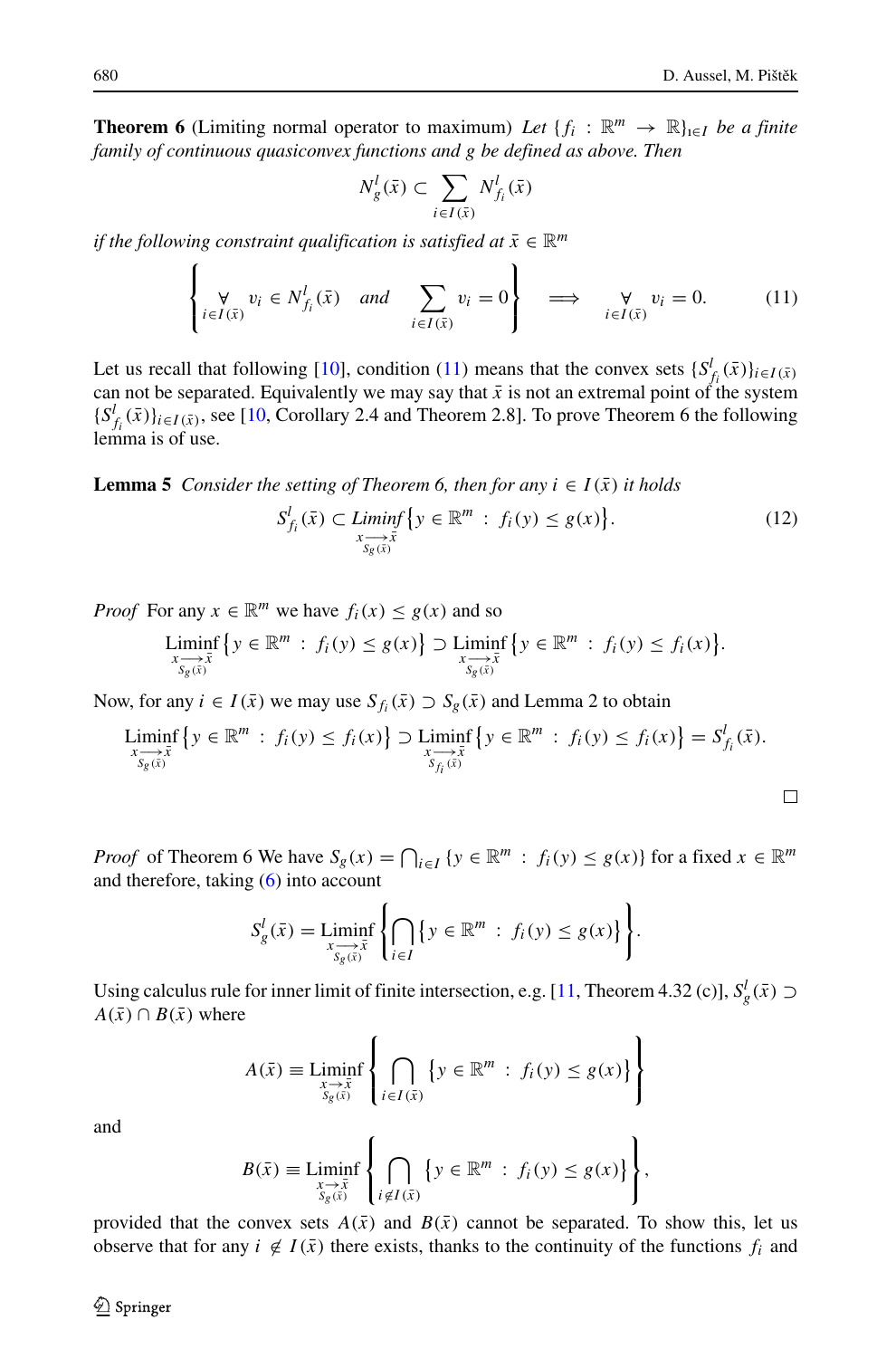*g*, a convex neighbourhood  $U_i$  of  $\bar{x}$  such that  $f_i(x) < g(x)$  for any  $x \in U_i$ . Thus we have  $U_i \subset \{y \in \mathbb{R}^m : f_i(y) \leq g(x)\}\$  for any  $i \notin I(\bar{x})$  and any  $x \in U_i$ . The latter implies that  $U = \bigcap_{i \notin I(\bar{x})} U_i$  is a convex neighbourhood of  $\bar{x}$  included in  $B(\bar{x})$ . As a consequence,  $A(\bar{x})$ and *B*( $\bar{x}$ ) cannot be separated since  $\bar{x} \in A(\bar{x})$ . Moreover  $S_g^l(\bar{x}) \supset A(\bar{x}) \cap U$  and thus

<span id="page-12-1"></span>
$$
N_g^l(\bar{x}) \subset ((A(\bar{x}) \cap U) - \bar{x})^{\circ} = (A(\bar{x}) - \bar{x})^{\circ}.
$$
 (13)

Next, Lemma 5 together with [\(11\)](#page-11-0) imply that the respective limit sets in the definition of  $A(\bar{x})$  can not be separated. Thus using [\[11,](#page-16-4) Exercise 4.32 (c)] and Lemma 5 again we have

<span id="page-12-2"></span>
$$
A(\bar{x}) \supset \bigcap_{i \in I(\bar{x})} \underset{\substack{x \to \bar{x} \\ s_g(\bar{x})}}{\text{Limit}} \left\{ y \in \mathbb{R}^m : f_i(y) \le g(x) \right\} \supset \bigcap_{i \in I(\bar{x})} S_{f_i}^l(\bar{x}). \tag{14}
$$

Finally, by combining  $(13)$  with  $(14)$  we get

$$
N_g^l(\bar{x}) \subset \left(\bigcap_{i \in I(\bar{x})} \left(S_{f_i}^l(\bar{x}) - \bar{x}\right)\right)^\circ = N_{\bigcap_{i \in I(\bar{x})} \left(S_{f_i}^l(\bar{x})\right)}\n\subset \sum_{i \in I(\bar{x})} N_{\left(S_{f_i}^l(\bar{x})\right)}(\bar{x})\n= \sum_{i \in I(\bar{x})} \left(S_{f_i}^l(\bar{x}) - \bar{x}\right)^\circ\n= \sum_{i \in I(\bar{x})} N_{f_i}^l(\bar{x})
$$

according to  $[11,$  Theorem 6.42] using  $(11)$  again.

For any function  $g : \mathbb{R}^m \to \mathbb{R}$  defined as  $g \equiv \theta \circ f$  where f is a lower semicontinuous quasiconvex function and  $\theta$  :  $\mathbb{R} \to \mathbb{R}$  is an increasing function it holds  $N_g^l(x) = N_f^l(x)$ due to  $S_g^l(x) = S_f^l(x)$ , which is valid for any  $x \in \mathbb{R}^m$ . For the more general case of the composition with a non-decreasing function the chain rule is as follows.

**Theorem 7** (Chain rule for limiting normal operator) *Consider a lower semicontinuous quasiconvex function*  $f : \mathbb{R}^m \to \mathbb{R}$ , a non-decreasing lower semicontinuous function  $\theta$ :  $\mathbb{R} \to \mathbb{R}$ , and their lower semicontinuous quasiconvex composition  $g \equiv \theta \circ f$ . Then the *limiting normal operator*  $N_g^l(\bar{x})$  *at any point*  $\bar{x} \in \mathbb{R}^m$  *satisfies* 

$$
N_g^l(\bar{x}) \subset N_f^l(\bar{x}).
$$

*This inclusion becomes equality provided*  $\theta$  *<i>is increasing or*  $\bar{x} \in \bar{S}_g^<(\bar{x})$ *.* 

*Proof* For any  $x \in \mathbb{R}^m$  and  $y \in S_f(x)$ , one immediately has  $g(y) \leq g(x)$  since  $\theta$  is nondecreasing. Thus  $S_f(x) \subset S_g(x)$  for any *x* and consequently  $S_f^l(\bar{x}) \subset S_g^l(\bar{x})$  and  $N_g^l(\bar{x}) \subset S_g^l(\bar{x})$  $N_f^l(\bar{x})$ . Analogously, for any  $y \notin S_f^<(x)$  we obtain  $y \notin S_g^<(x)$ , thus  $S_f^<(x) \supset S_g^<(x)$  and so  $N_g^{\leq}(\bar{x}) \supset N_f^{\leq}(\bar{x})$ .

The equality for the case of increasing  $\theta$  was already discussed before the statement of the theorem. Finally, let us assume that  $\bar{x} \in \bar{S}_g^{\lt}(\bar{x})$ . In this case  $N_g^{\lt}(\bar{x}) = N_g^l(\bar{x})$ . Thus, together with Theorem 3 (*i*) and the two inclusion stated above, we complete the proof having  $N_f^<( \bar{x} )$  ⊂  $N_g^<( \bar{x} ) = N_g^l( \bar{x} )$  ⊂  $N_f^l( \bar{x} )$  ⊂  $N_f^<( \bar{x} )$ . □

#### <span id="page-12-0"></span>**5 Relationship with Limiting Subdifferential**

An important question is the relationship between the limiting normal operator and the limiting subdifferential, since many interesting properties of the latter one can be found in

 $\Box$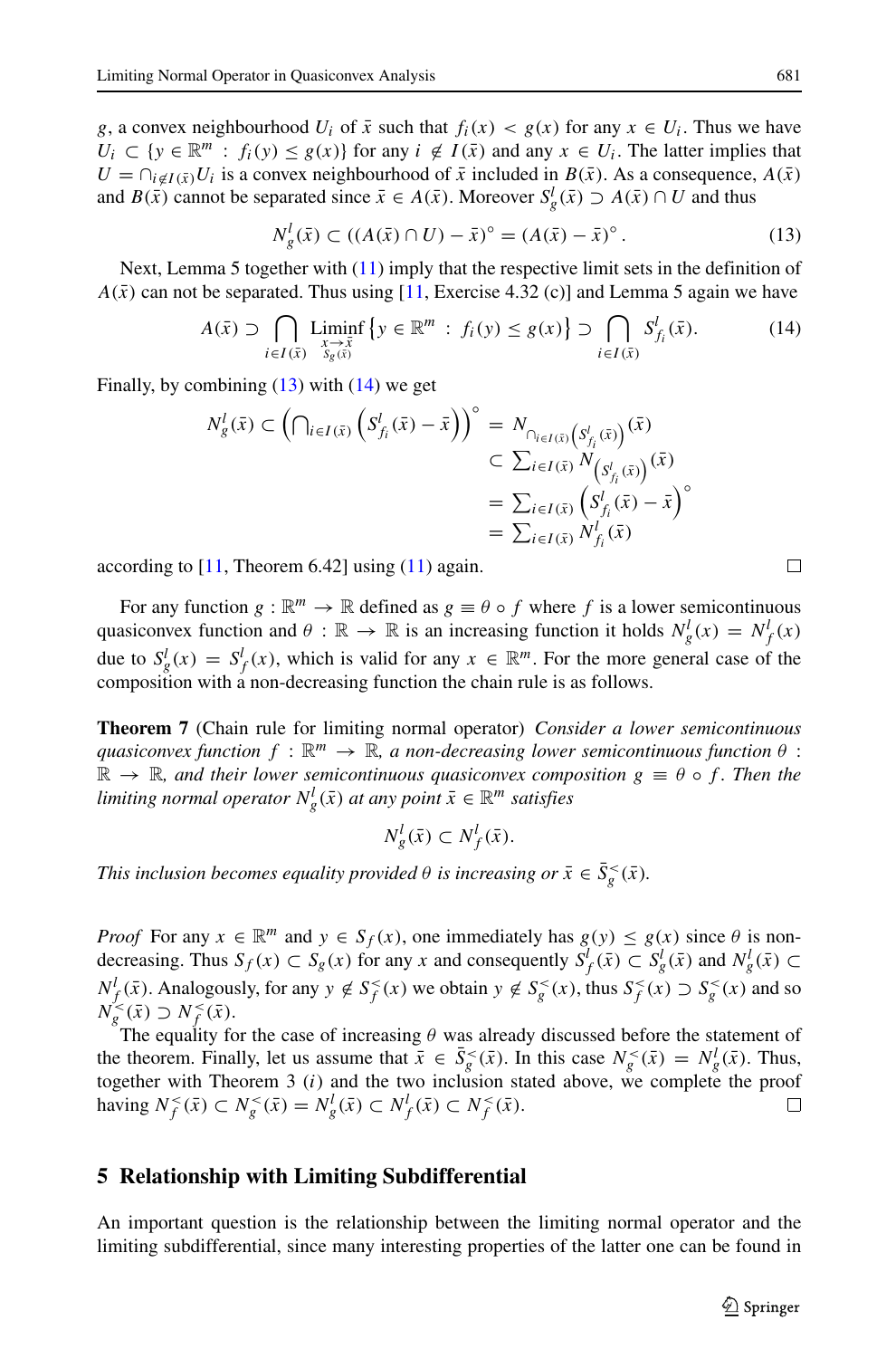literature. One can wonder if the limiting normal operator of a quasiconvex function can be deduced from the respective limiting subdifferential. It is indeed natural to expect such a relationship, see, e.g., [\[11,](#page-16-4) Proposition 10.3], stating (in our notation) that

<span id="page-13-0"></span>
$$
N_f(\bar{x}) \subset \text{cone}\{\partial f(\bar{x})\} \cup \partial^{\infty} f(\bar{x})
$$
\n(15)

holds for a proper lower semicontinuous quasiconvex function f at any point  $x \in \mathbb{R}^m$  such that  $0 \notin \partial f(x)$ . Moreover, inclusion [\(15\)](#page-13-0) becomes equality if f is additionally regular.

In the forthcoming Theorem 8 it will be shown that the cone generated by the limiting subdifferential is included in the limiting normal operator. This inclusion becomes equality only at non stationary points, as emphasized by a very simple example given in Remark 1. Note that such points are usually not of interest for optimization purposes.

To prove such a relationship a generalized definition of the limiting normal operator is considered for a lower semicontinuous (possibly non quasiconvex) function. To this end we have to employ the concept of *f* -attentive convergence, which is essential in the analysis of lower semicontinuous functions. Recall that for a function  $f : \mathbb{R}^m \to \mathbb{R}$  we say that a sequence  $(x_n)$  converges to *x f -attentively*, denoted by  $x_n \rightarrow x$ , if  $x_n$  converges to *x* and

 $\lim_{n\to\infty} f(x_n) = f(x)$ .

Thus the norm topology is finer than the topology of *f* -attentive convergence, however, they coincide provided that *f* is continuous. Note that the limiting subdifferential *∂f (x)* is outer semicontinuous only with respect to *f* -attentive convergence, see [\[11,](#page-16-4) Proposition 8.7 and example below].

**Definition 3** (Limiting normal operator) For a lower semicontinuous function *f* we define the limiting normal operator  $N_f^l : \mathbb{R}^m \rightrightarrows \mathbb{R}^m$  at point  $\bar{x} \in \mathbb{R}^m$  as

$$
N_f^l(\bar{x}) \equiv \limsup_{\substack{x \to \bar{x} \\ f}} \left( T_{S_f(x)}(x) \right)^{\circ} . \tag{16}
$$

Note that  $N_f^l$  is outer semicontinuous with respect to  $f$ -attentive topology by definition for all lower semicontinuous functions. The next lemma proves that for a quasiconvex lower semicontinuous function *f* this definition is equivalent to the previous one, see Definition 2.

**Lemma 6** *For a lower-semicontinuous quasiconvex function f the following equality holds*

<span id="page-13-1"></span>
$$
\limsup_{x \to \bar{x}} \left( S_f(x) - x \right)^\circ = \limsup_{\substack{x \to \bar{x} \\ f}} \left( T_{S_f(x)}(x) \right)^\circ. \tag{17}
$$

*Proof* Since *f* is quasiconvex, it holds  $(T_{S_f(x)}(x))^{\circ} = (S_f(x) - x)^{\circ}$  at any *x*, see e.g. [\[1\]](#page-16-6). Thus, one inclusion in [\(17\)](#page-13-1) is direct due to definition of outer limit, and we will complete the proof showing

$$
L(\bar{x}) := \limsup_{x \to \bar{x}} \left( S_f(x) - x \right)^{\circ} \subset \limsup_{\substack{x \to \bar{x} \\ f}} \left( S_f(x) - x \right)^{\circ} =: R(\bar{x}).
$$

Take  $y \in L(\bar{x})$ , then there exist sequences  $(x_n)$  and  $(y_n)$  converging to  $\bar{x}$  and  $y$ , respectively, such that  $y_n \in (S_f(x) - x)^\circ$  for all *n*. Now denoting  $\tau := \text{Limit}_{x_n \to \bar{x}} f(x_n)$  we have  $\tau \geq f(\bar{x})$  due to lower semicontinuity of *f*. For the case of  $\tau = f(\bar{x})$  there exists a subsequence of  $(x_n)$  converging *f*-attentively to  $\bar{x}$ , and so  $y \in R(\bar{x})$ .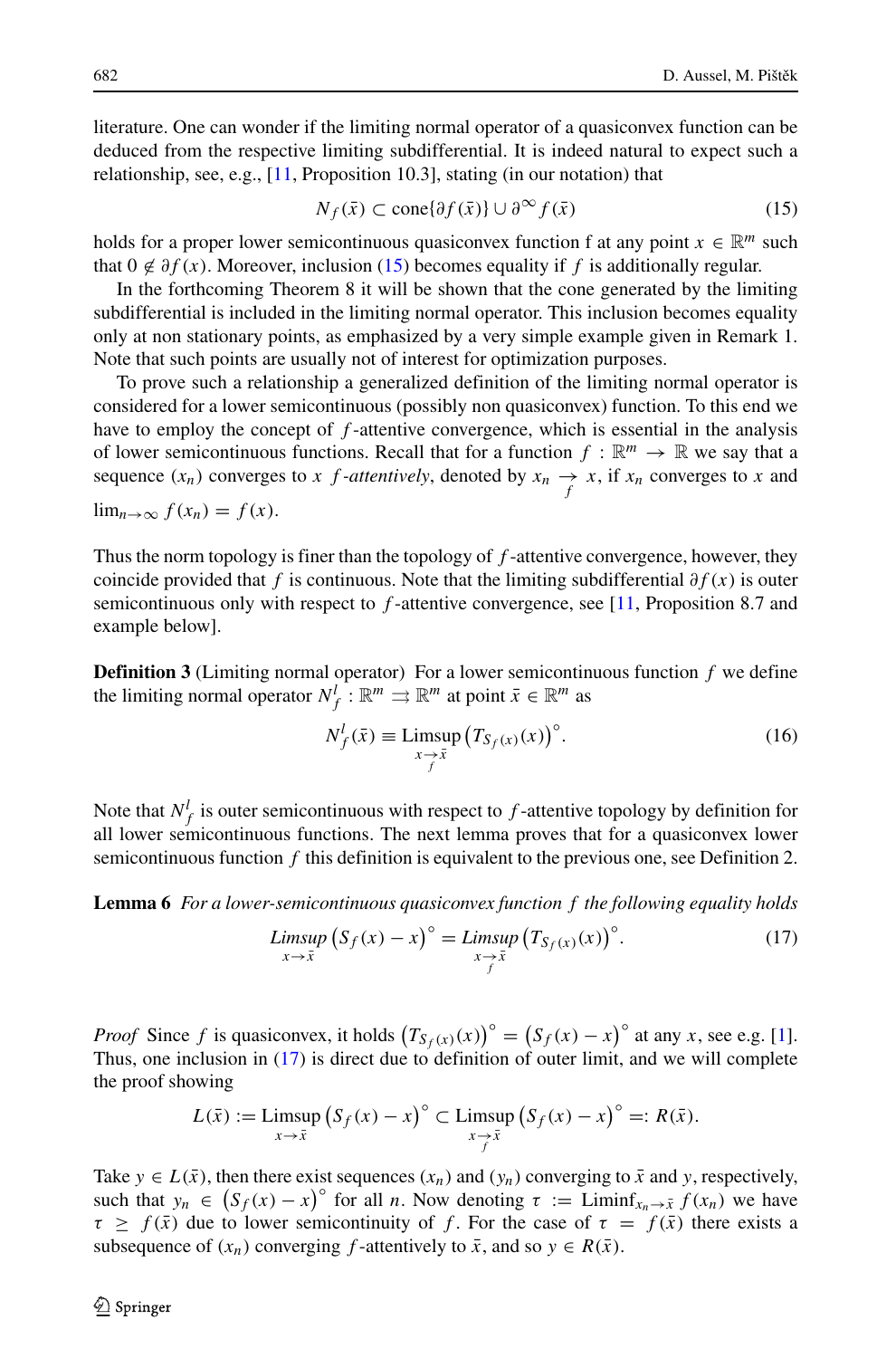Thus, we may further assume that  $\tau > f(\bar{x})$  without loss of generality. Therefore we have  $f(x_n) > f(\bar{x})$  for *n* large enough. This implies  $S_f(\bar{x}) \subset S_f(x_n)$  and so  $y_n \in (S_f(x_n) - x_n)^\circ \subset (S_f(\bar{x}) - x_n)^\circ$ . Further, we take any  $z \in S_f(\bar{x})$  and rewrite the previous formula as  $\langle y_n, z - x_n \rangle \le 0$ . Now, letting  $n \to \infty$  we obtain  $\langle y, z - \bar{x} \rangle \le 0$  for any  $z \in S_{\epsilon}(\bar{x})$  and so the proof is finished since  $y \in (S_{\epsilon}(\bar{x}) - \bar{x})^{\circ} \subset R(\bar{x})$ . any  $z \in S_f(\bar{x})$  and so the proof is finished since  $y \in (S_f(\bar{x}) - \bar{x})^\circ \subset R(\bar{x})$ .

Now, the concept of limiting normal operator will be compared to the classical and intensively studied subdifferential notions. Note that the condition for equality in the following theorem is substantially weaker than in the case of normal operator [\(15\)](#page-13-0), where regularity of *f* is moreover assumed.

**Theorem 8** (Relationship between subdifferential and  $N_f^l$ ) *For a lower semicontinuous function*  $f : \mathbb{R}^m \to \mathbb{R}$  *we have* 

<span id="page-14-0"></span>
$$
cone{\partial f(\bar{x})} \cup \partial^{\infty} f(\bar{x}) \subset N_f^l(\bar{x}),
$$
\n(18)

*where equality holds provided*  $0 \notin \partial f(\bar{x})$ *.* 

The previous theorem is, of course, valid also for *f* being additionally quasiconvex when Definition 2 of  $N_f^l$  may be used according to Lemma 6. This theorem indicates to which extent  $N_f^l$  may bring some novelty when compared with  $\partial f$  and  $\partial^\infty f$ . In this sense both approaches are equivalent except for (M-)stationary points, i.e. points *x* such that 0 ∈ *∂f (x)*. Nevertheless, it is important to notice that such stationary points can be very common for quasiconvex functions since they can have many "flat parts" out of the global minimum.

*Remark 1* A strict inclusion in the Theorem 8 can be easily illustrated even for a quasiconvex function. Consider function  $f(x) = x^3$  at  $x = 0$ . Then we have  $N_f^l(0) = [0, \infty)$ whereas  $\partial f(0) = \partial^{\infty} f(0) = \{0\}$ . In such a case we may say that  $N_f^l$  is more informative than *∂f* .

To prove Theorem 8, the following lemma will be helpful.

**Lemma 7** *Let*  $L : \mathbb{R}^m \to \mathbb{R}^n$  *be a linear function and*  $M : \mathbb{R}^k \rightrightarrows \mathbb{R}^m$  *be a cone-valued outer semicontinuous set-valued map. Then, for any*  $\bar{x} \in R^m$ 

$$
L(M(\bar{x})) \subset \limsup_{x \to \bar{x}} L(M(x)). \tag{19}
$$

*This inclusion is an equality if*  $L^{-1}(0) \cap M(\bar{x}) = \{0\}$ *.* 

*Proof* Let  $(x_k)$  be any sequence converging to  $\bar{x}$ . According to [\[11,](#page-16-4) Theorems 4.26 and 4.27] one has

$$
L\left(\underset{x_k\to\bar{x}}{\text{Limsup}}\,M(x_k)\right)\subset\underset{x_k\to\bar{x}}{\text{Limsup}}\,L(M(x_k)),
$$

with condition of equality adopted to the case of linear map *L* and cone-valued outer semicontinuous map *M* as  $L^{-1}(0) \cap M(\bar{x}) = \{0\}$ . Now the conclusion follows from [\[11,](#page-16-4) formula  $5(1)$ ] since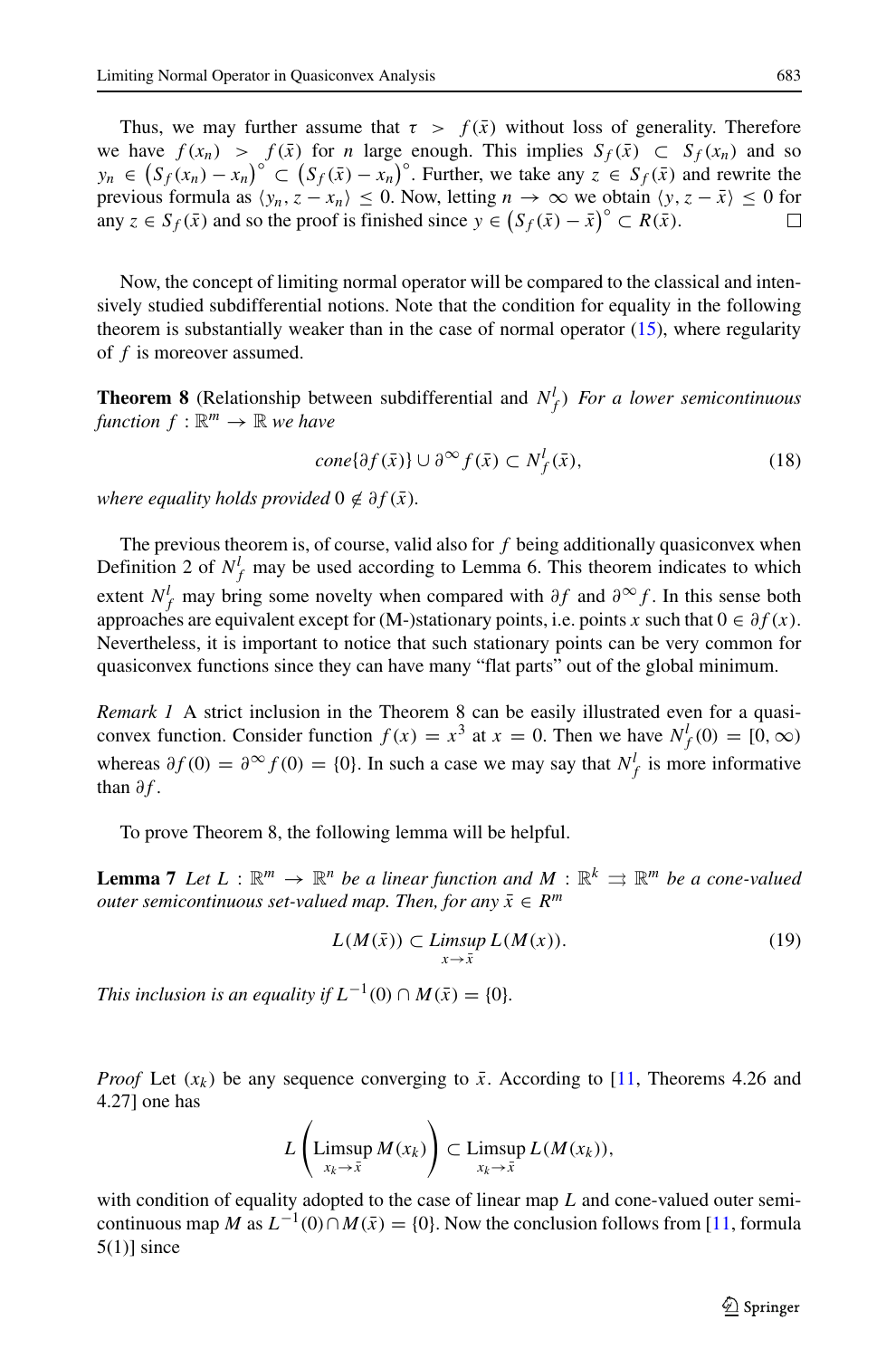$\Box$ 

$$
L(M(\bar{x})) = L\left(\bigcup_{x_k \to \bar{x}} \text{Limsup}_{k \to \infty} M(x_k)\right) = \bigcup_{x_k \to \bar{x}} L\left(\text{Limsup}_{k \to \infty} M(x_k)\right)
$$
  

$$
\subset \bigcup_{x_k \to \bar{x}} \text{Limsup}_{k \to \infty} L(M(x_k))
$$
  

$$
= \text{Limsup}_{x \to \bar{x}} L(M(x)),
$$

thus the proof is completed.

To clarify the relationship of  $N_f^l$  and  $\partial f$ , one more technical lemma is needed.

**Lemma 8** *For a lower semicontinuous function f it holds*

<span id="page-15-0"></span>
$$
N_{epif}(\bar{x}, f(\bar{x})) = \limsup_{x \to \bar{x}} \left( T_{epif}(x, f(x)) \right)^{\circ}.
$$
 (20)

*Proof* We denote the right-hand side of [\(20\)](#page-15-0) as

$$
R(\bar{x}) \equiv \limsup_{\substack{x \to \bar{x} \\ f}} \left( T_{\text{epi}f}(x, f(x)) \right)^{\circ} . \tag{21}
$$

From the definition of  $N_{epif}(\bar{x}, f(\bar{x}))$  it follows that  $R(\bar{x}) \subset N_{epif}(\bar{x}, f(\bar{x}))$ . Thus, we need to show that  $y \in N_{epif}(\bar{x}, f(\bar{x}))$  implies  $y \in R(\bar{x})$  to complete the proof. For such *y* there exist sequences  $(x_n, z_n) \rightarrow (x, f(\bar{x}))$  and  $(y_n) \rightarrow y$  such that  $y_n \in$  $(T_{\text{epi}f}(x_n, z_n))^{\circ}$  for all *n*. Since Limsup<sub>*n*→∞</sub>  $f(x_n) \leq f(\bar{x})$  due to  $f(x_n) \leq z_n$ , we have also  $x_n \rightarrow \bar{x}$  using lower semicontinuity of *f*. Observing  $epif - (x_n, f(x_n)) \subset epif (x_n, z_n)$  and thus  $T_{epif}(x_n, f(x_n)) \subset T_{epif}(x_n, z_n)$ , we conclude  $y_n \in (T_{epif}(x_n, z_n))^{\circ} \subset$  $(T_{\text{epi}f}(x_n, f(x_n)))$ <sup>°</sup>, thus showing  $y \in R(\bar{x})$  and finishing the proof.

Now, we may prove the concluding theorem of this article.

*Proof of Theorem 8* For any *x* we observe  $(S_f(x) - x) \times \mathbb{R}^+ \subset \text{epi}(f) - (x, f(x))$  and thus also  $T_{S_f(x)}(x) \times \mathbb{R}^+ \subset T_{\text{epi}f}(x, f(x))$  (see e.g. [\[1,](#page-16-6) Table 4.3]). Then  $(T_{S_f(x)}(x))^{\circ} \times \mathbb{R}^- \supset$  $(T_{\text{epi}f}(x, f(x)))^{\circ}$ , see, e.g. [\[1,](#page-16-6) Table 4.5]. Next, on both sides we apply outer limit when *x* tends to  $\bar{x}$   $f$ -attentively obtaining

$$
N_f^l(\bar{x}) \times \mathbb{R}^- \supset \limsup_{\substack{x \to \bar{x} \\ f}} \left( T_{\text{epi}f}(x, f(x)) \right)^\circ = N_{\text{epi}f}(\bar{x}, f(\bar{x})).
$$

where also Lemma 8 is used. By projecting this inclusion canonically from  $\mathbb{R}^m \times \mathbb{R}$  to  $\mathbb{R}^m$ and by using  $(4)$  we complete the proof of  $(18)$ .

The opposite inclusion is more complex. Assuming  $0 \notin \partial f(\bar{x})$  and recalling outer semicontinuity of the limiting subdifferential with respect to *f* -attentive convergence, there exists neighbourhood *U* of  $\bar{x}$ , open in *f*-attentive topology, such that  $0 \notin \partial f(x)$  for all  $x \in U$ .

Then, for any  $x \in U$  we may adopt [\[11,](#page-16-4) Proposition 10.3] to the used notation obtaining  $(T_{S_f(x)}(x))^{\circ}$  ⊂ cone{ $\partial f(x)$ }∪ $\partial^{\infty} f(x)$ . We rewrite the right hand side according to [\(4\)](#page-2-2) and apply outer limit with regards to *x* converging to  $\bar{x}$  *f*-attentively thus obtaining

<span id="page-15-1"></span>
$$
N_f^l(\bar{x}) = \limsup_{x \to \bar{x} \atop f} \left( T_{S_f(x)}(x) \right)^{\circ} \subset \limsup_{x \to \bar{x} \atop f} \text{Proj}_{\mathbb{R}^m} \left( N_{\text{epi}f}(x, f(x)) \right). \tag{22}
$$

 $\mathcal{D}$  Springer